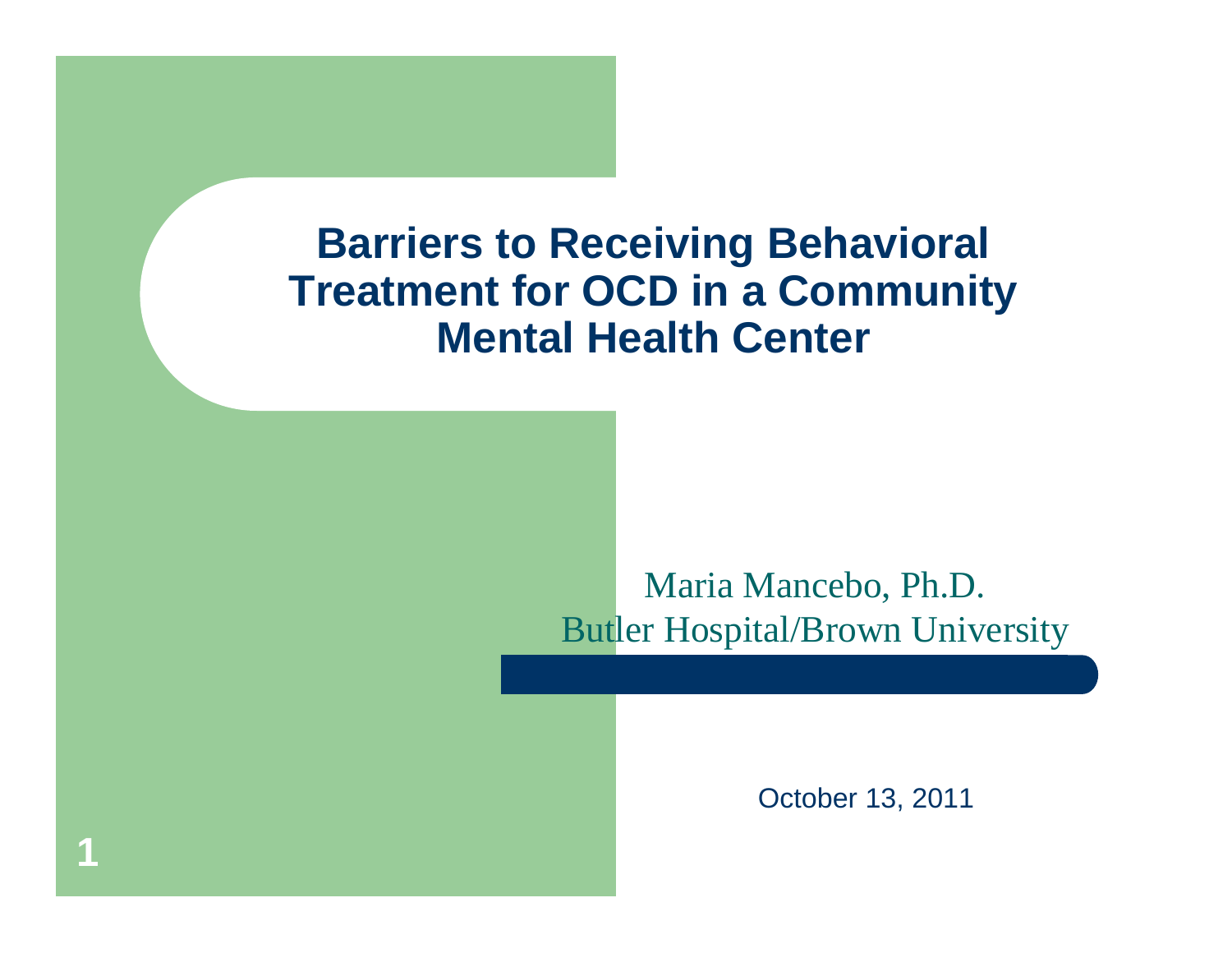#### **Background**

- Exposure-based treatments are most effective psychosocial treatments available for anxiety disorders
	- 65-85% of treatment completers are very much or much improved
	- effective for SRI nonresponders or partial responders
- Ex/RP is underutilized outside of specialty centers
	- 25% of patients in OP mental health settings receive min dose
	- 5% of patients with disabling symptoms
	- Low-income individuals cannot access Ex/RP
- Clients with OCD receiving services at CMHCs usually have severe, disabling sympotms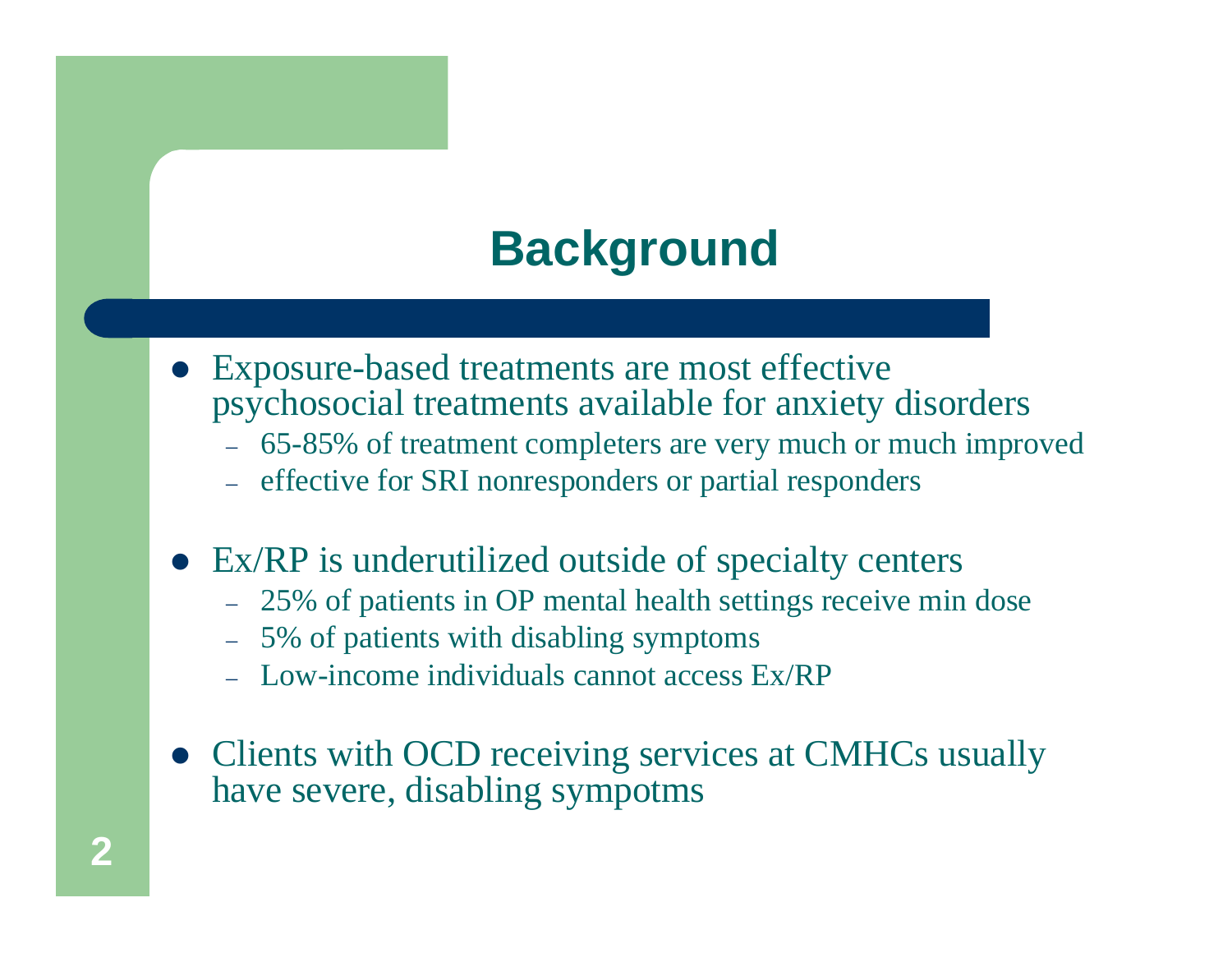## **Research Questions**

- What are barriers to receiving Ex/RP for lowincome individuals receiving care in a CMHC?
- What modifications to standard Ex/RP treatment protocols are need to effectively deliver tx?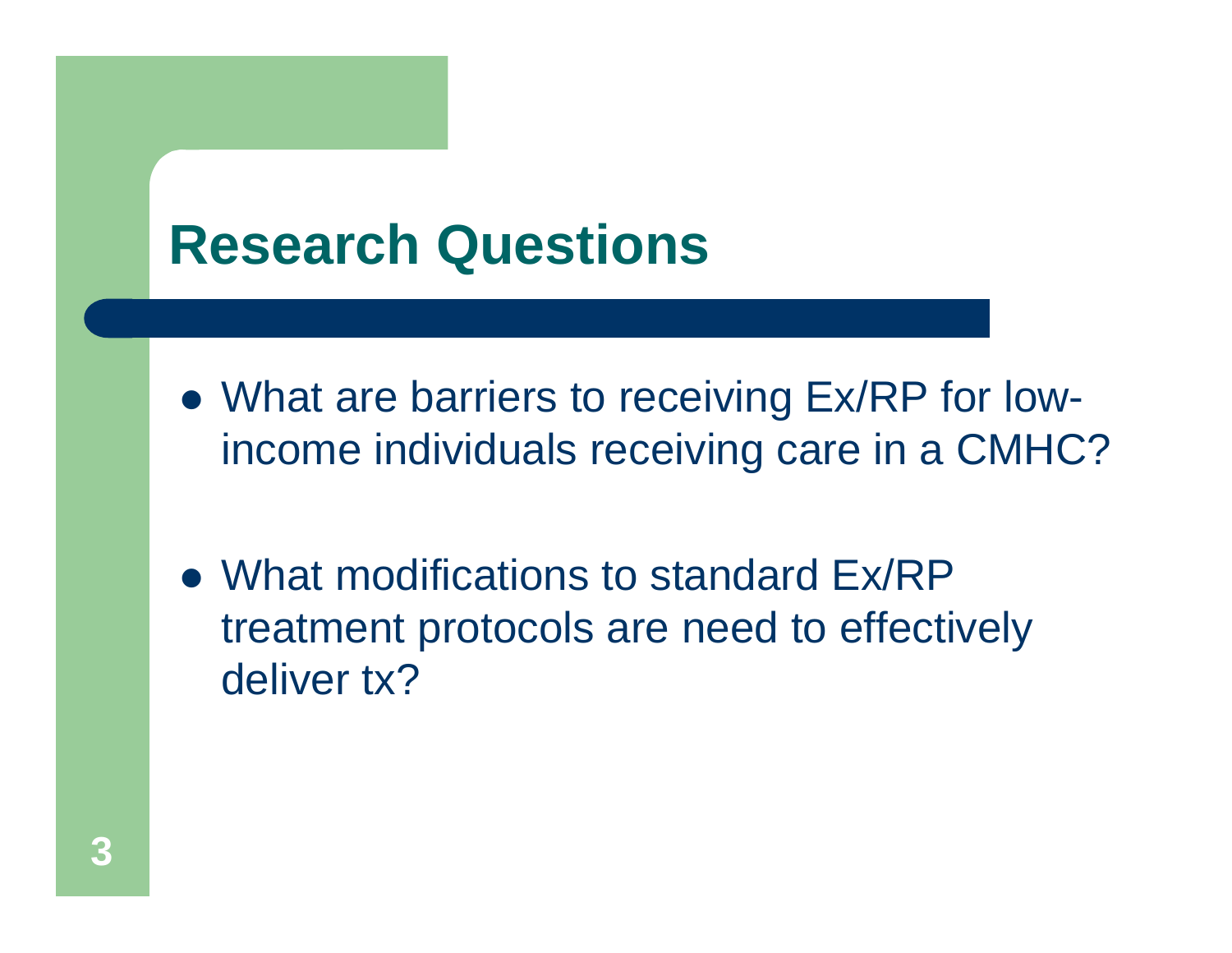## **Methods: Recruitment**

- 0 Gateway Healthcare – largest non-profit mental health care agency in RI
- 0 Focus groups at two sites
	- 2 groups with Gateway CMHC clients (n=9)
	- 2 groups with direct care providers (n=)
	- 1 group with agency administrators and team leaders
- 0 Staff referred clients with prominent OCD sxs (n=17)
	- Incl: ages 18-65, low-income, at least moderate OCD sxs
	- Excl: Past-month psychosis or sub dep.; sign cognitive imp
- 0 Clients paid \$25 for time. Transportation and refreshments provided
- 0 15 screened: 9 enrolled and participated
	- 1 not eligible, 5 did not attend (2 no-shows, 3 last minute cancellations)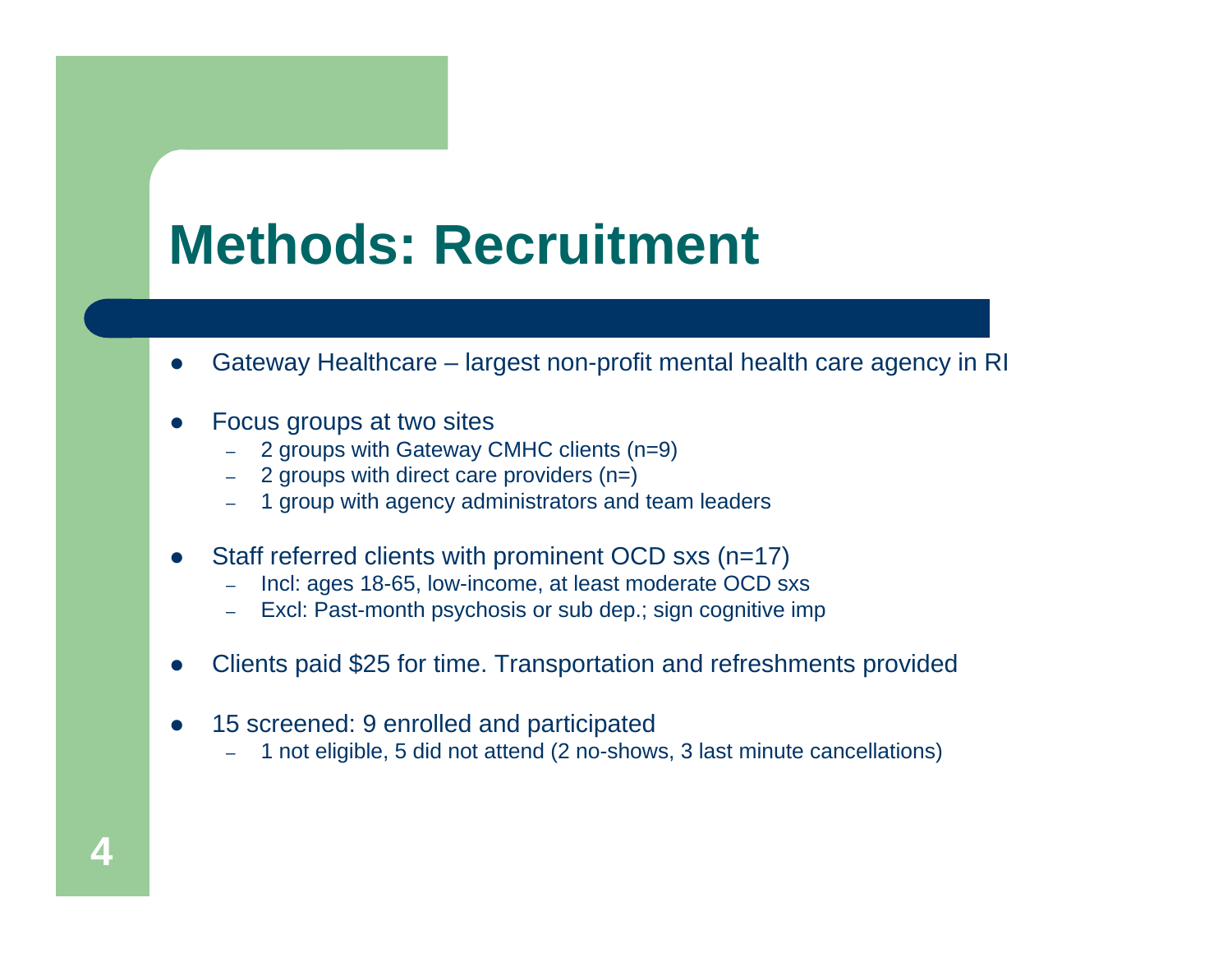# **Methods: Continued**

- $\bullet$  Moderator used semi-structured Interview (1 hour)
	- Cognitive testing used to identify question understanding and responses
- $\bullet$ Groups videotaped and later transcribed
- $\bullet$ Coded by hand by PI to identify broad themes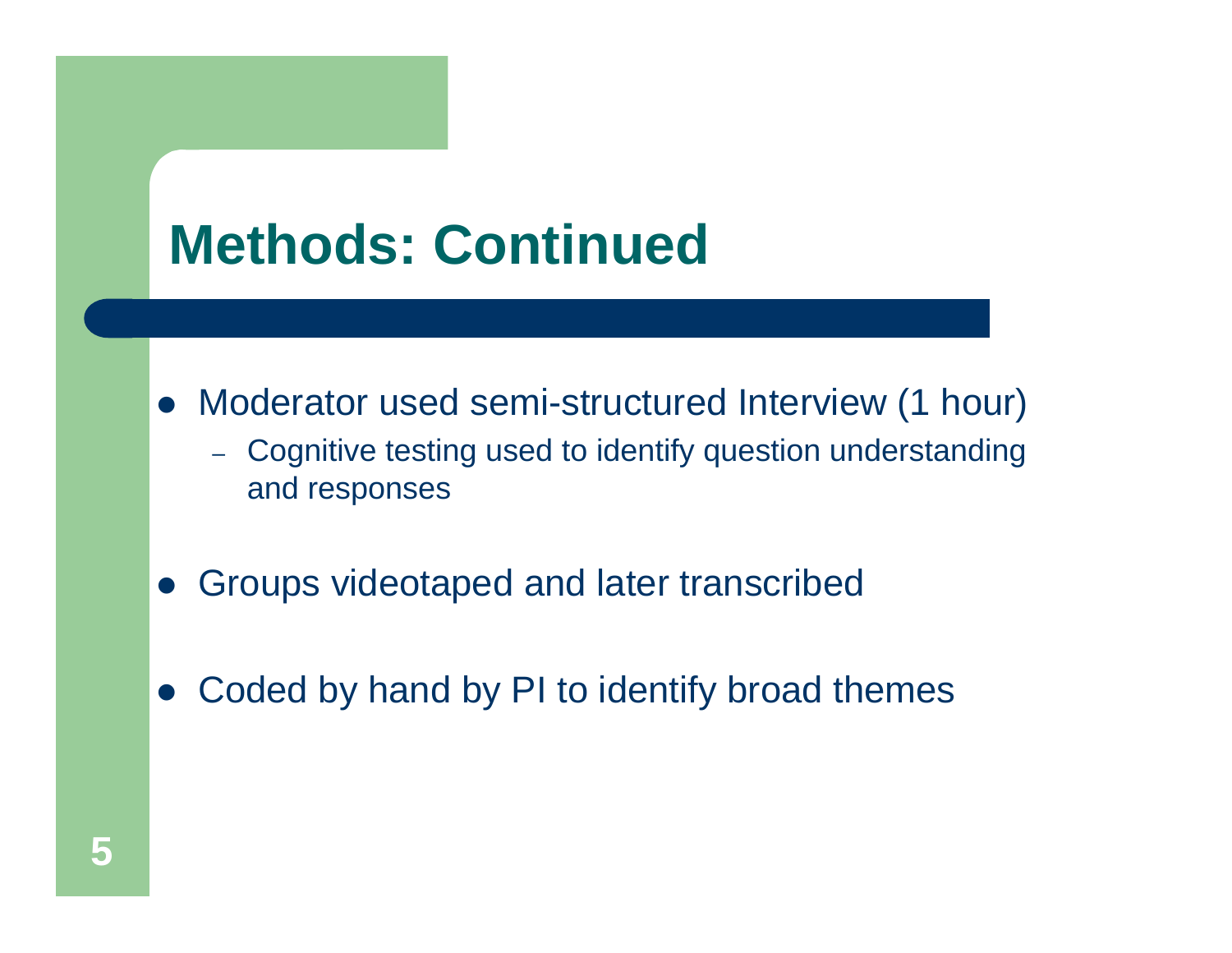## **Focus Group Questions**

#### $\bullet$ Opening Question for clients:

- "Please tell me your story about OCD and experiences with treatments"
	- How did you learn about it?
	- What went well? What could have gone better?

#### $\bullet$ Opening question for staff:

- "Please tell me about your experiences with clients and treatments for OCD"
	- What has worked well? What could have gone better?

#### $\bullet$ Described proposed Ex/RP intervention and asked for feedback:

- "What do you think about this treatment?"
	- Do you think you might wish to try it?
	- What are some things that you like about it?
	- What are some things that could get in the way?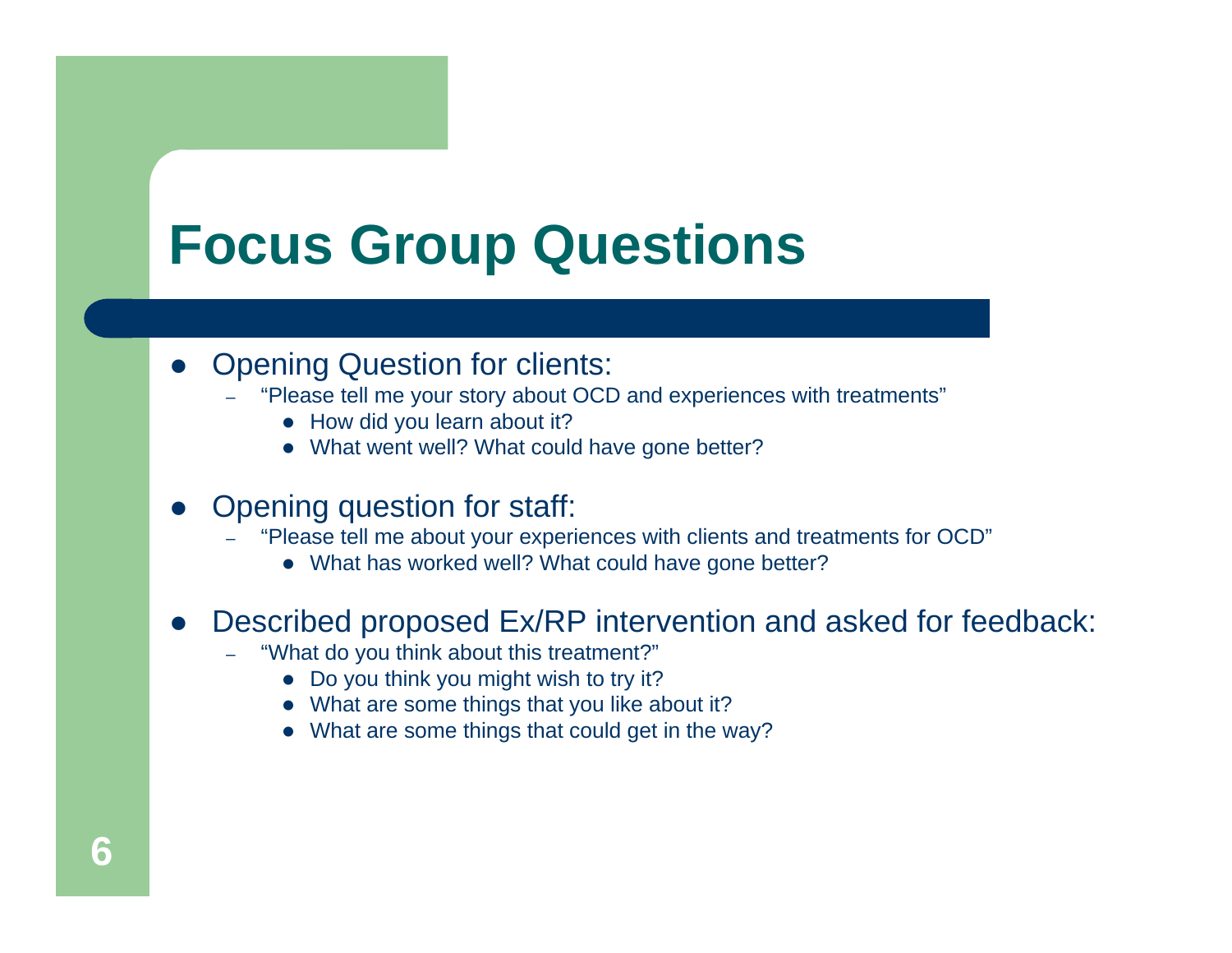# **Results: Client Perceptions**

- $\bullet$ Two groups (n=9) of clients
- $\bullet$  Five main themes
	- 1. Symptom severity and impact
	- 2. Impact of treatments
	- 3. Beliefs about OCD and treatment
	- 4. Overlap with co-occurring illnesses
	- 5. Barriers and attitudes towards T-ERP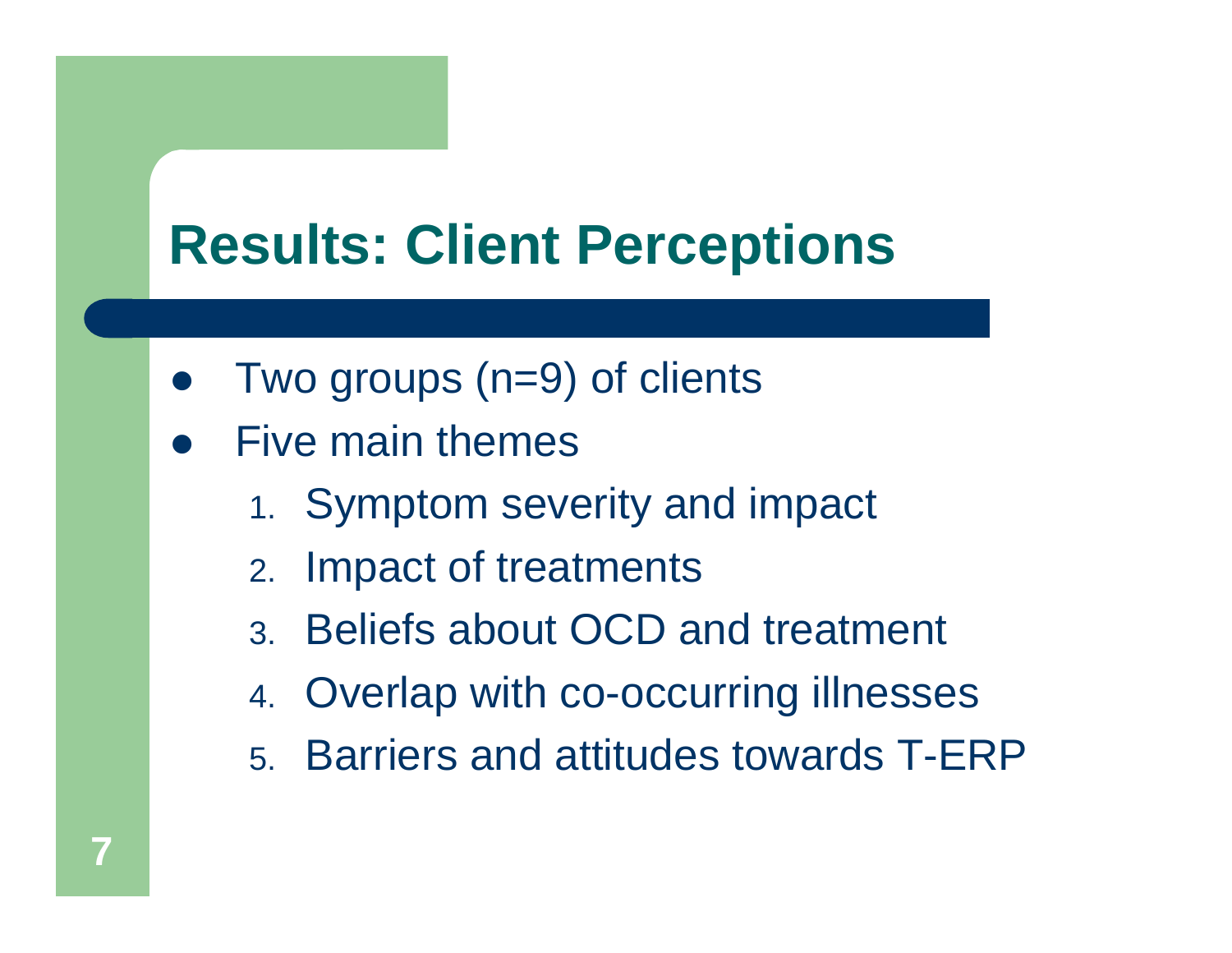# **Theme 1: Symptoms**

Severe and disabling symptoms

 Therapy-interfering symptoms (attending, talking)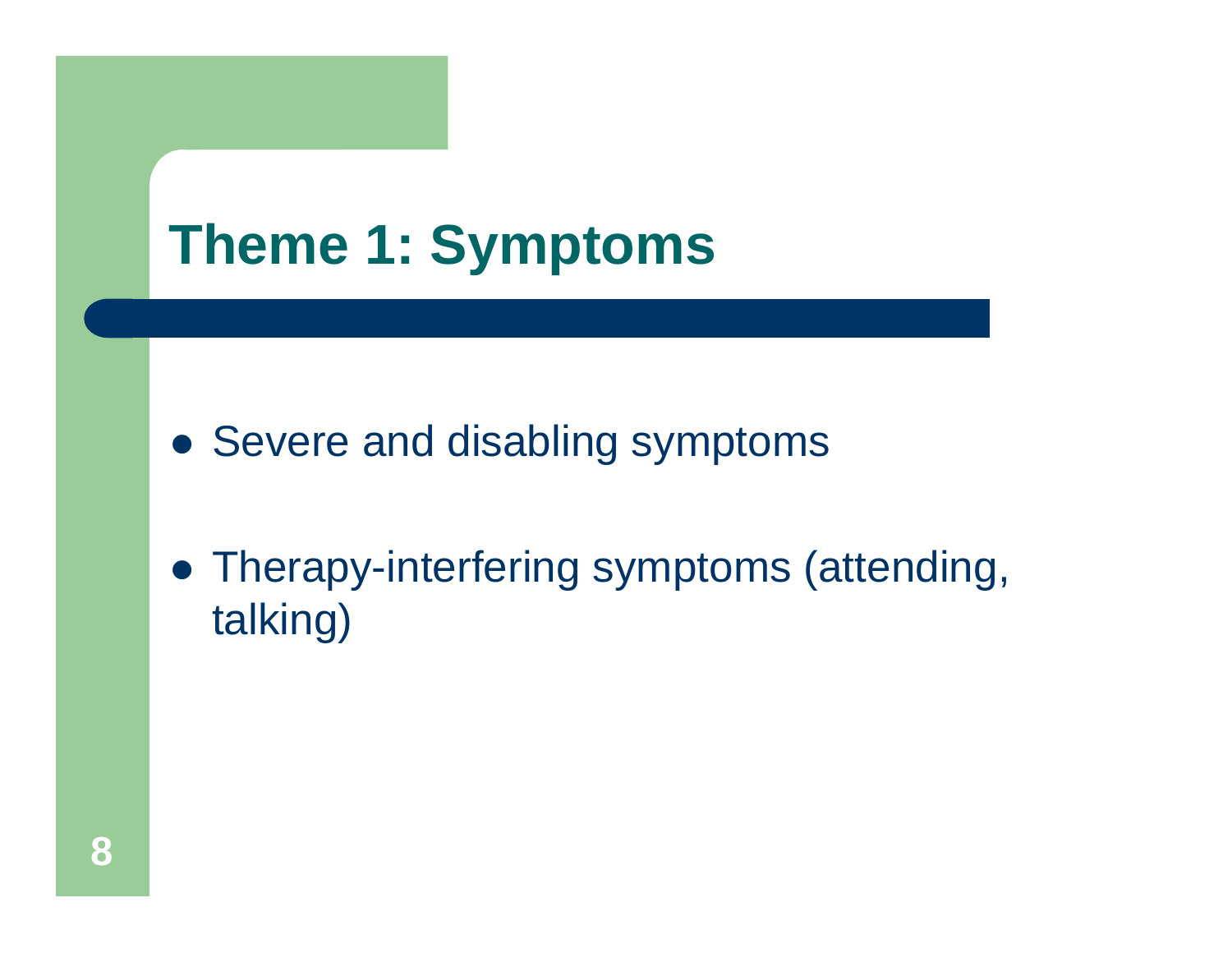# **Theme 1: Symptoms**

"Michael" 29 yo single, male, disabled living in group residence "I'm not lying about this but a.. If I don't wash my hands a perfect way, I have to start over again. Sometimes I bump into the base of the sink and I start all over again….Everything in my life has to be perfect…my speech has to be perfect or I start over again…washing my hands…walking…being at certain places in the floor. Everything has to be perfect or I feel guilty like I'm not doing very well... It seems like every time I have to something, I (pause) Each time I got to do everything (pause) I got to wash my hands."

"My turn again? [Go ahead, Michael] Ah.Ah.well my talking, no (pause)…when, when I(pause) hold on (long pause). I get distracted easily. Like with someone coughing, you know (long pause)…..[Michael, Can I give you some time to think about what you want to say and come back to you?] Yeah."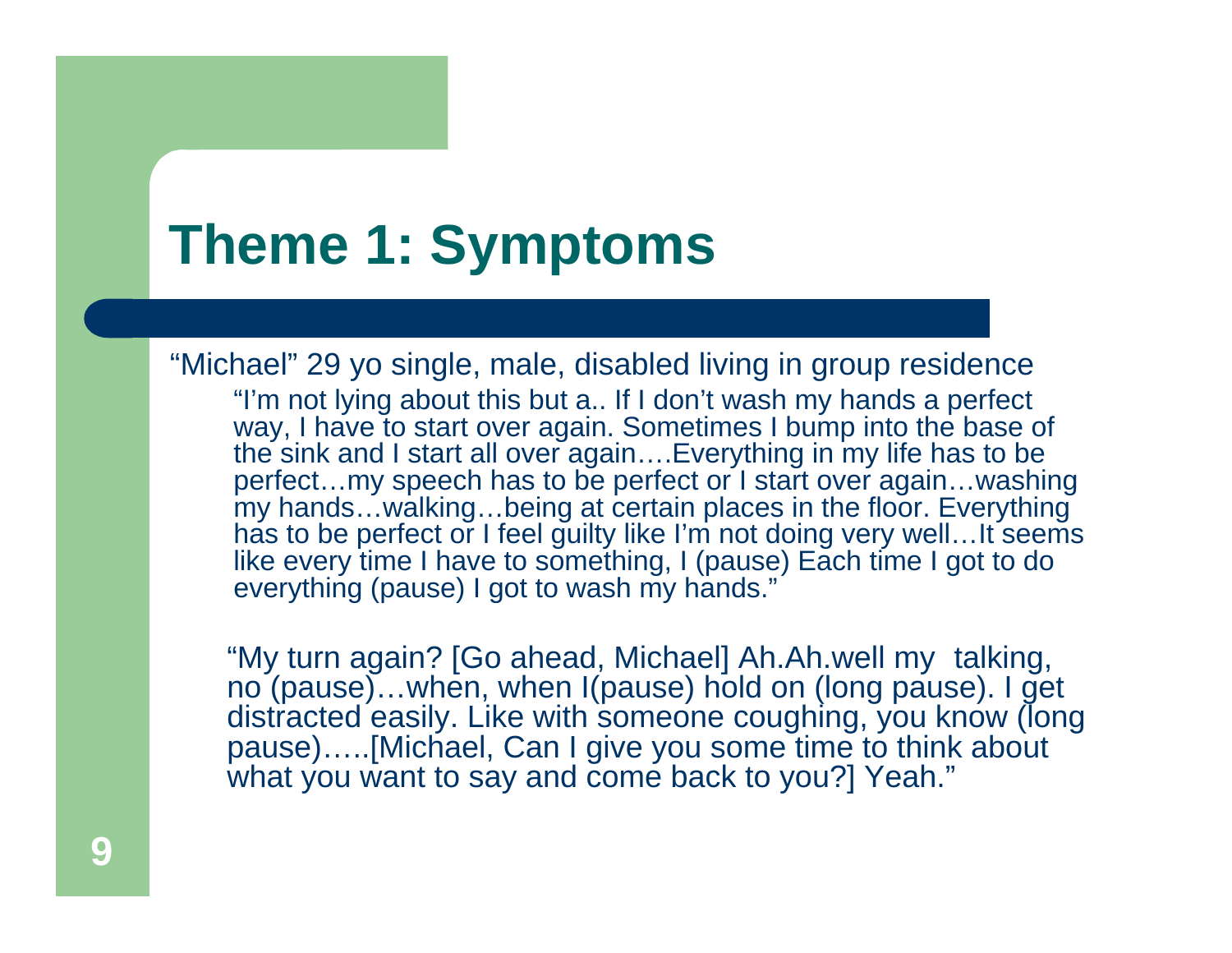# **Theme 2: Impact of Treatments**

- $\bullet$ **Types** 
	- Medications
	- Self-help books
	- Neurosurgery cingulotomy, deep brain stimulation
- $\bullet$  Response to Medications
	- Reduced symptoms to a "manageable" level
	- Helps mood symptoms (depression, energy)
	- No change in symptoms
	- Not sure if change in symptoms has anything to do with meds
	- AEs: tachycardia
- $\bullet$  Response to self-help
	- "Helps to understand why I have to do these things"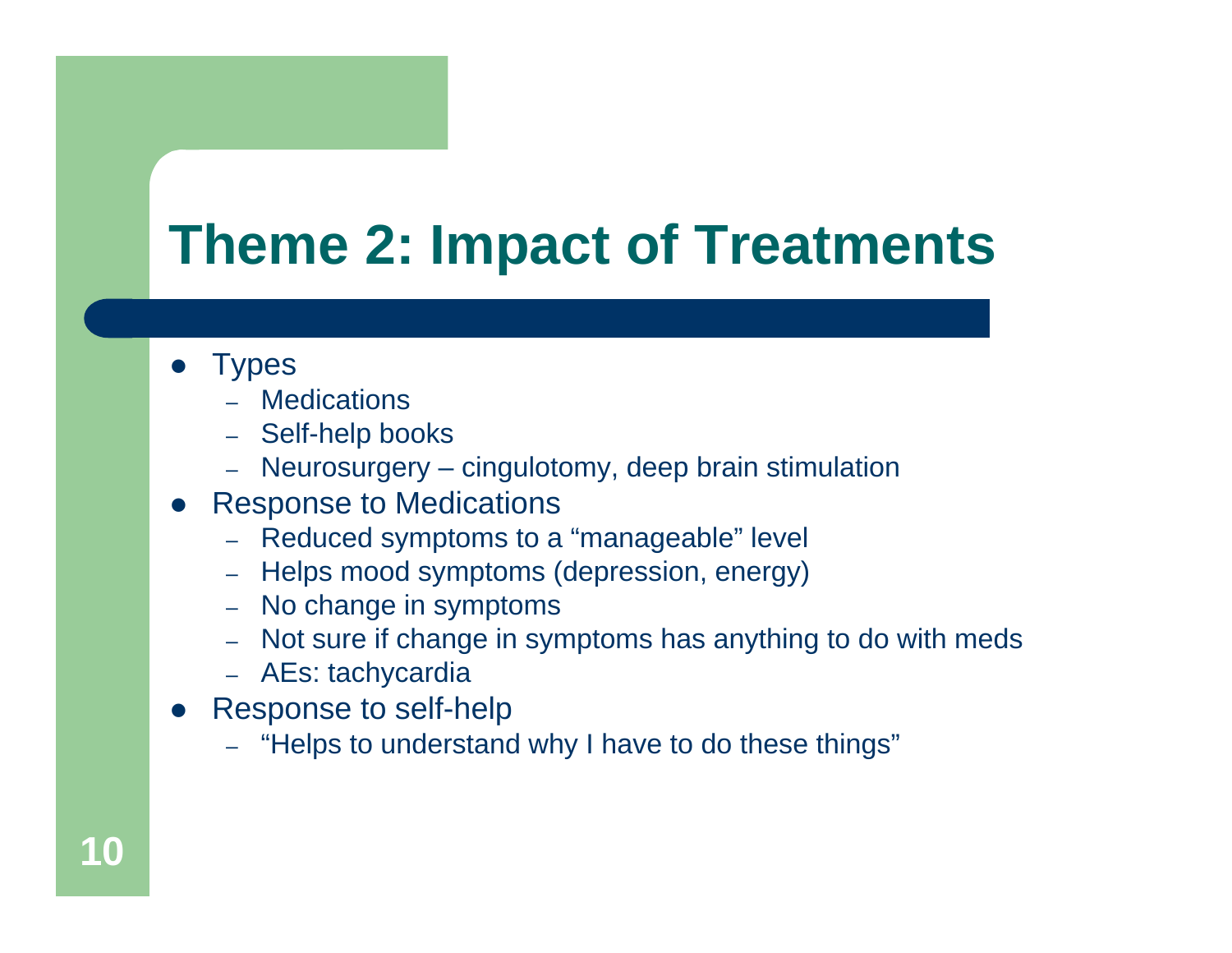# **Theme 2: Impact of Treatments**

 Symptoms reduced to manageable level: "Anafranil helped a lot. Yeah,definitely…Every morning when I got up, the first thing I did was scrub the bathroom. Every single morning. Ceiling to floor. Walls. I washed the walls. Everything....It's nowhere near that now. I let things go now… [So how often do you clean your bathroom now?] Just once a week. It's a big difference, I'm telling you. Big difference"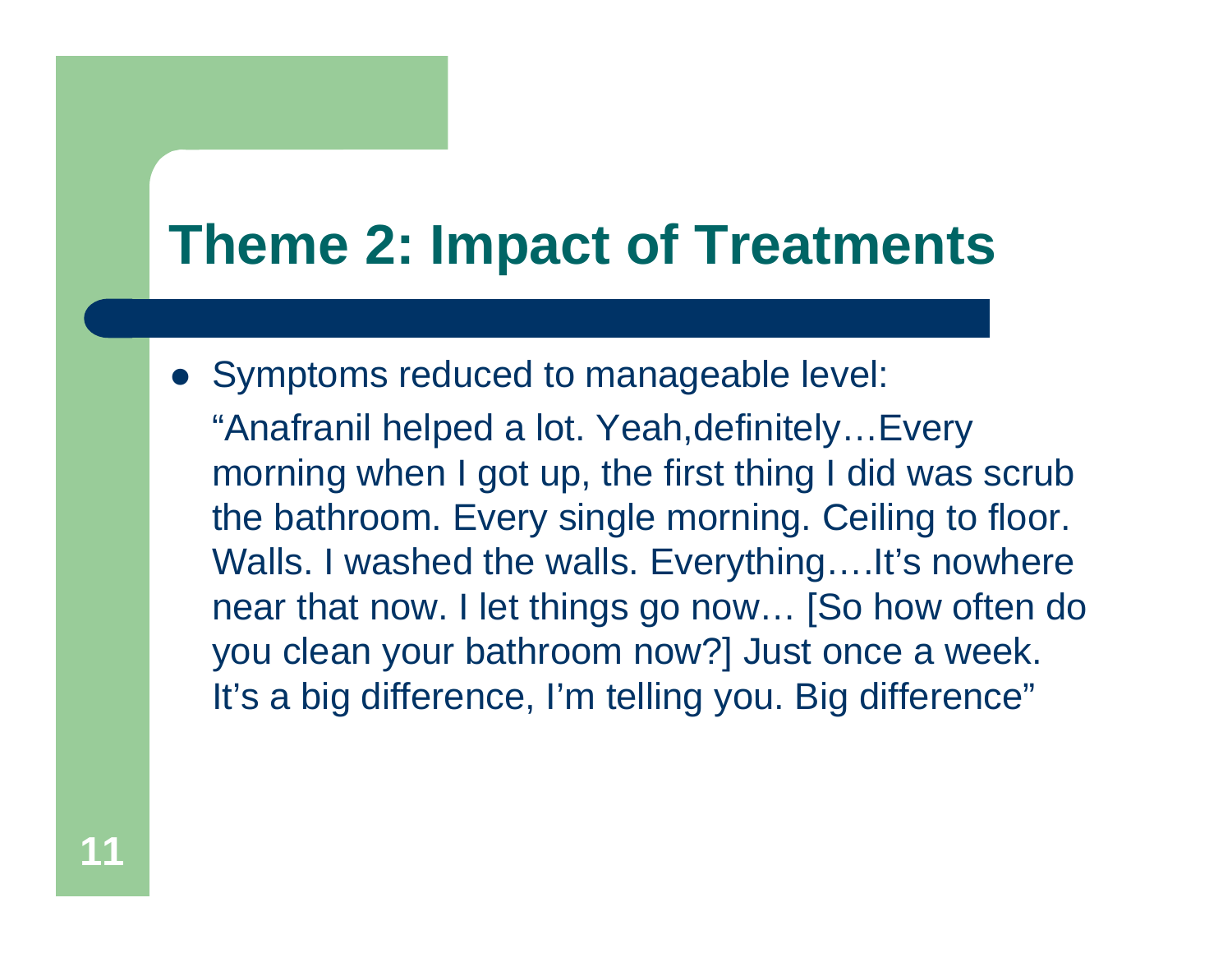### **Treatments**

● "Now with Anafranil, with me... I don't clean my house up as much as I used to. To me it looks like a pigsty; to other people it's normal. I have my spaces, and she has her junk spot…I said you can have your lazy junky spot and the rest of our house has to be perfect…[So you can tolerate that then? And before you could not?] Oh God no. I couldn't tolerate a pit on the floor."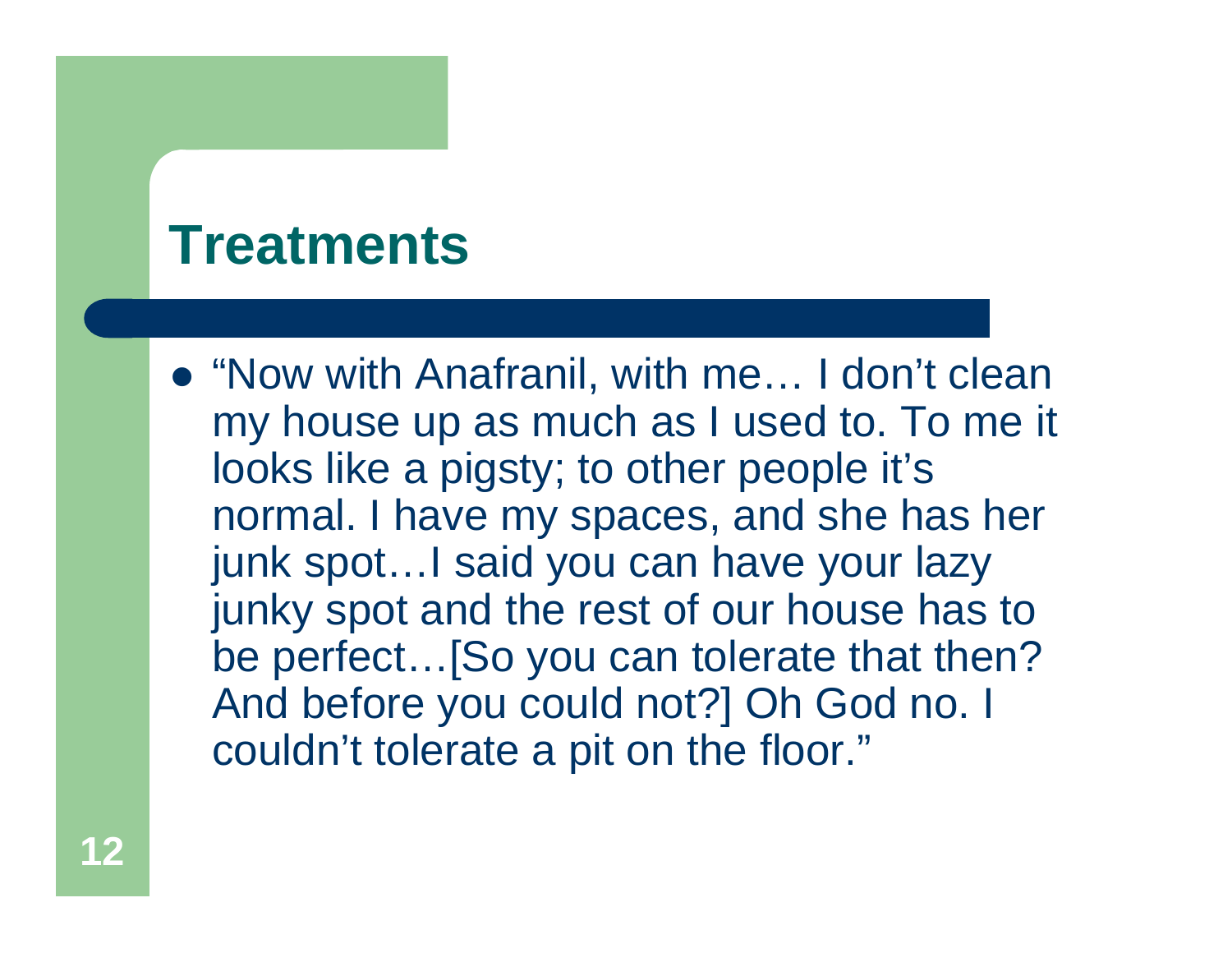# **Theme 3: Beliefs**

#### About OCD

- Compulsions are necessary "I have to do it"
- Symptom replacement (if you eliminate one sx, it will only be replaced by another)

#### About Behavioral Therapy

- Have/have not heard of behavioral therapy
- It won't work for me
- It may work for me but can't access a provider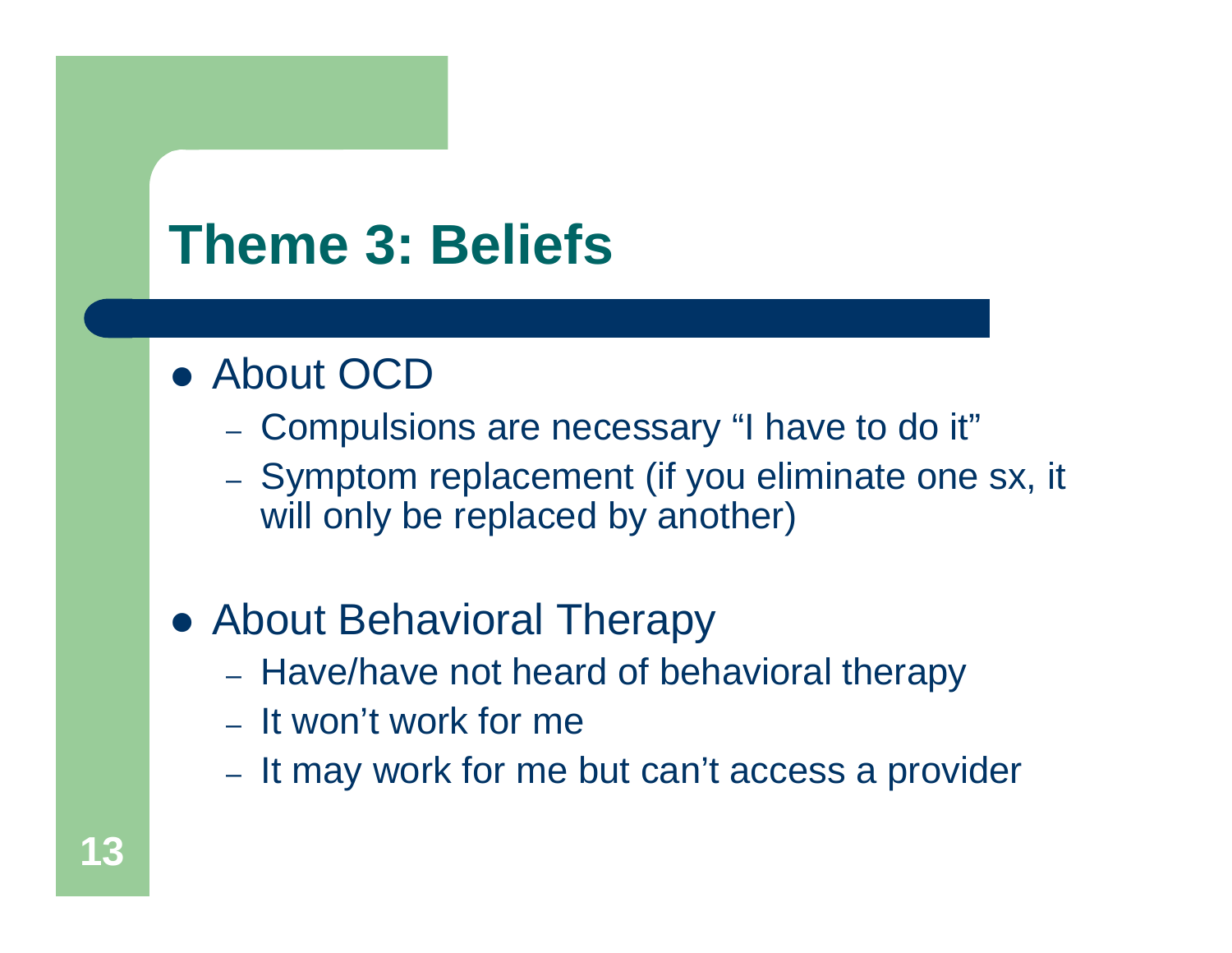## **Beliefs About Illness**

 36 year old, single, female, disabled. "Yea, when my girlfriend cooks, I have to redo the whole kitchen after she cleans it up because I can't take that……It's got to be rubbed clean, right. So now, I don't say nothin to her; I just do it my own way. Cause it gets her upset, but I can't help it…that's my OCD. I can't help it".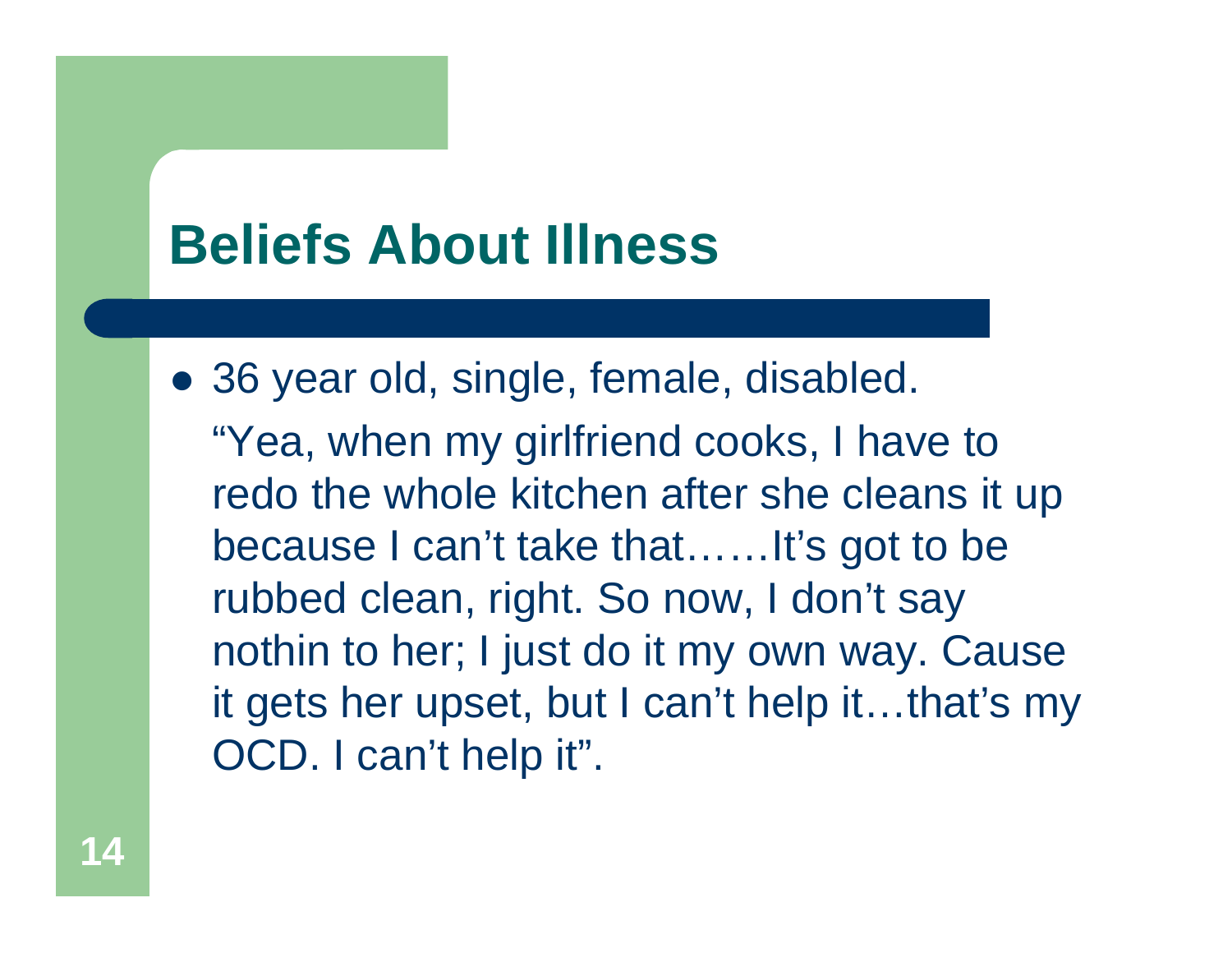## **Beliefs About Illness**

 36 year old, single, female, disabled. "You would not believe all the (different kinds of) obsessions I've had. You just switch one obsession for another….I'm sorry, but you can never get rid of it. And it just…it just drives you crazy, and I've tried so hard…."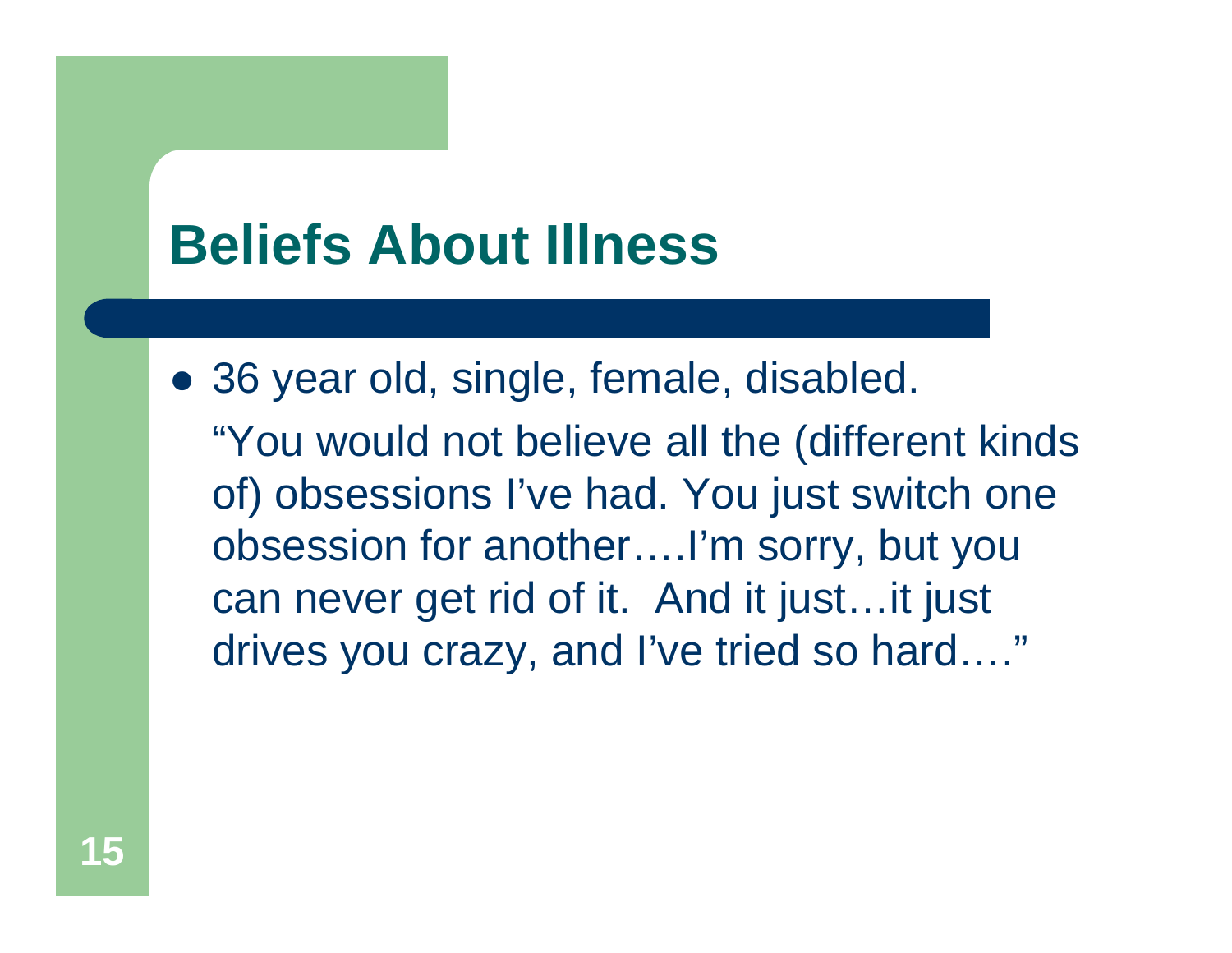## **Beliefs about Treatment**

 "Deconditiong. That's a behavioral type of thing. I never thought much of it because, to me, OCD has always been an anxiety disease. I don't see how you're going to get rid of anxiety somehow by deconditioning...behavioral. [So you've heard of it but never tried it b/c it didn't make sense?] It didn't appeal to me one damn bit!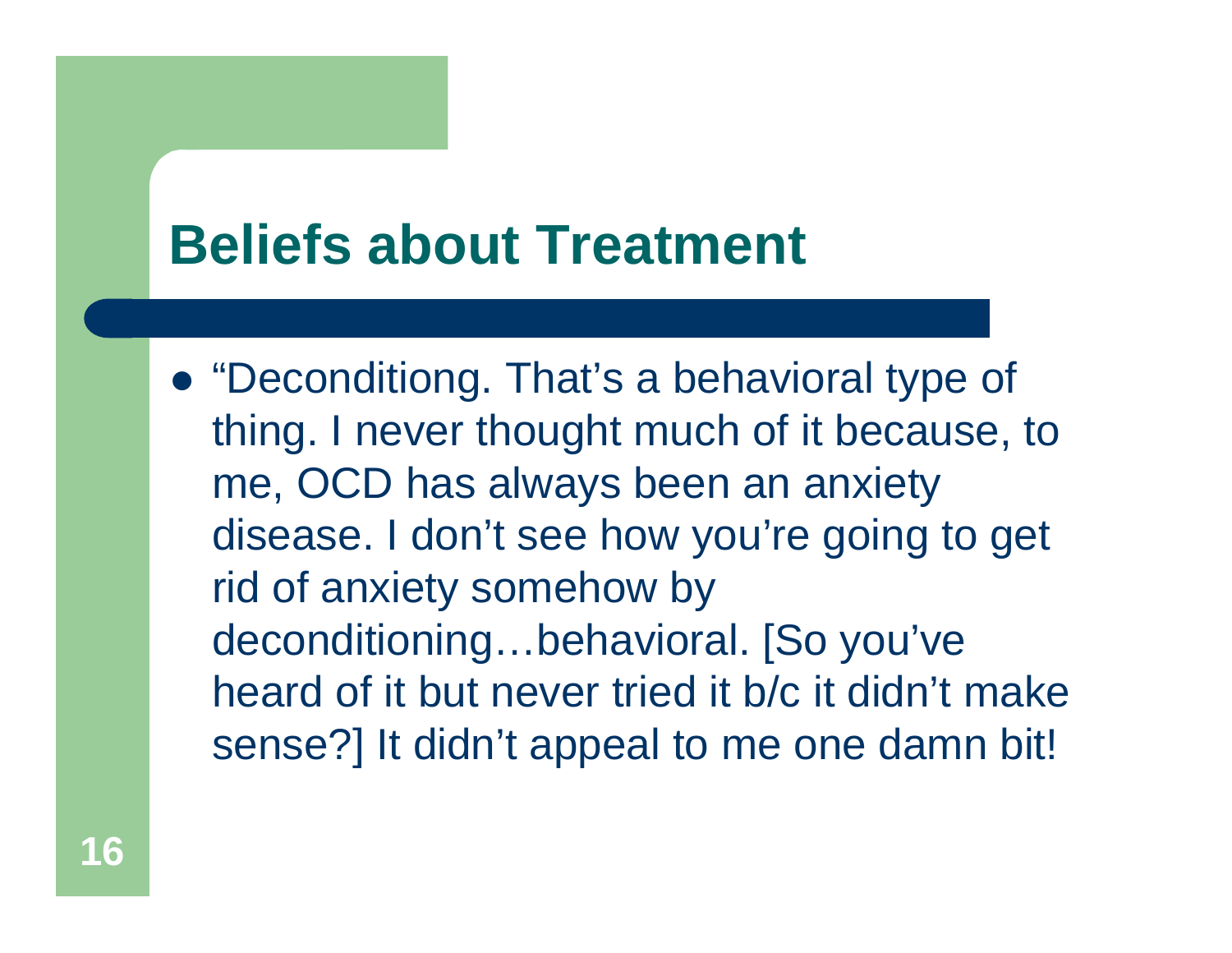## **Beliefs about Treatment**

- "I've seen those behavioral specials on tv...They got the behaviorist and the clinical psychiatrist that comes to your house and that goes out with the people in the community. This one guy, couldn't be around people cause of germs…some lady took him to a jail, and that's how she cured him…But I never had anything like that…Because I don't have the money or the means to do anything like that. That would be something I would mind doing, trying."
- "She [therapist] wasn't trained in that area...She said, 'Ana, I support you, I know something about OCD, but I'm not trained professionally in that area'"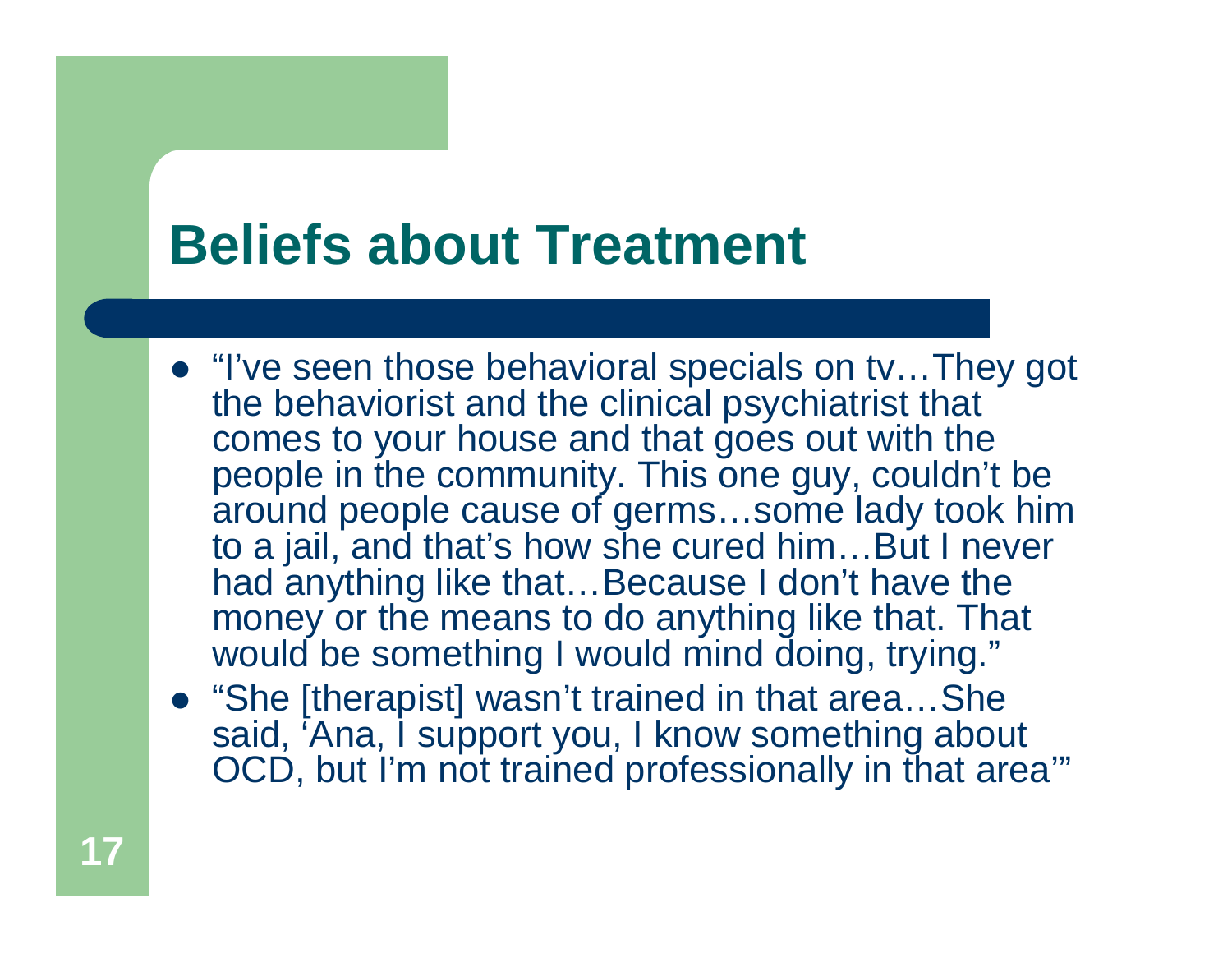# **Theme 4: Co-occurring Illness**

- **Bipolar** 
	- Hypomania is preferable to anxiety
- **Schizoaffective or schizophrenia**
- Medical conditions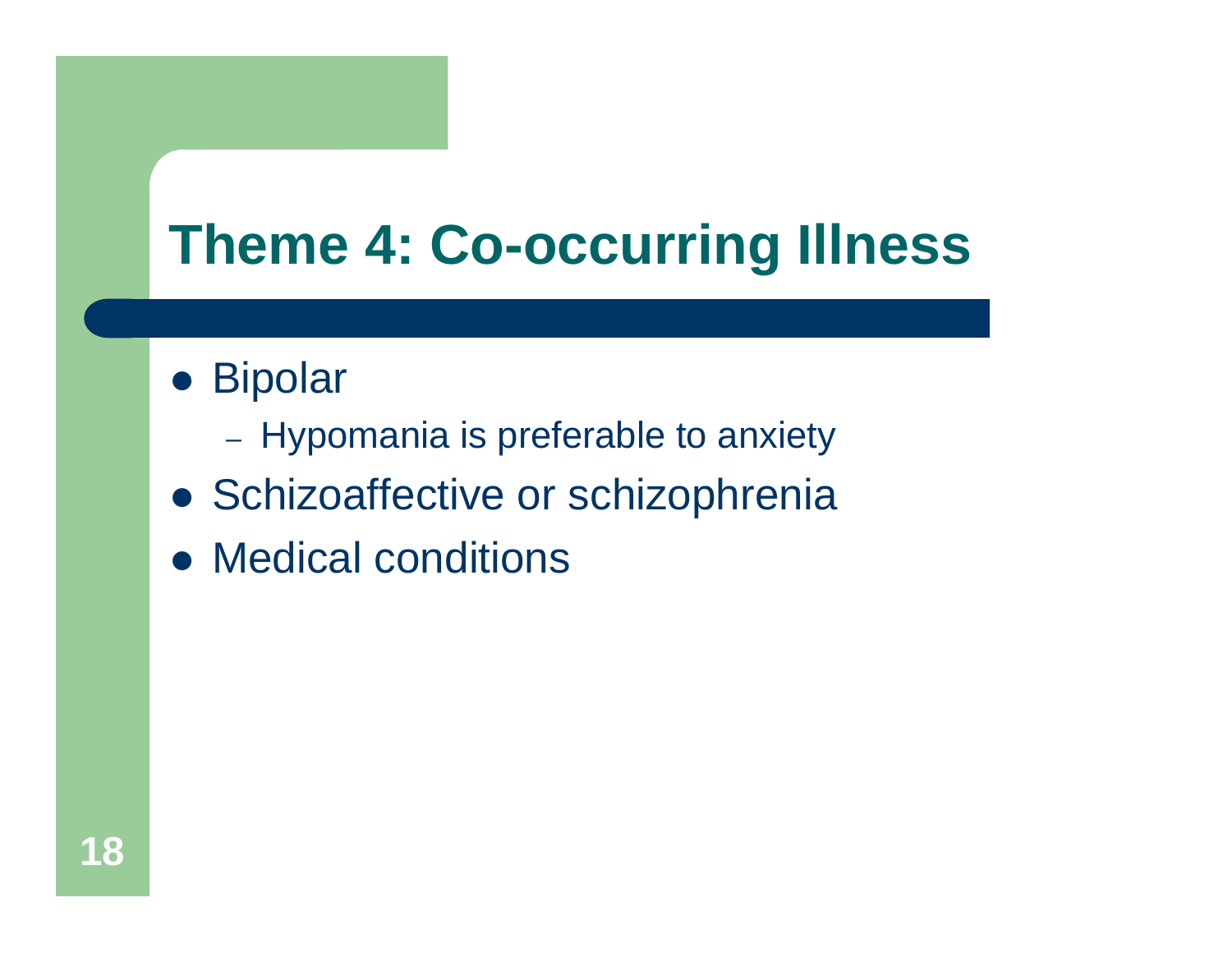#### **Theme 5: Lack of Access**

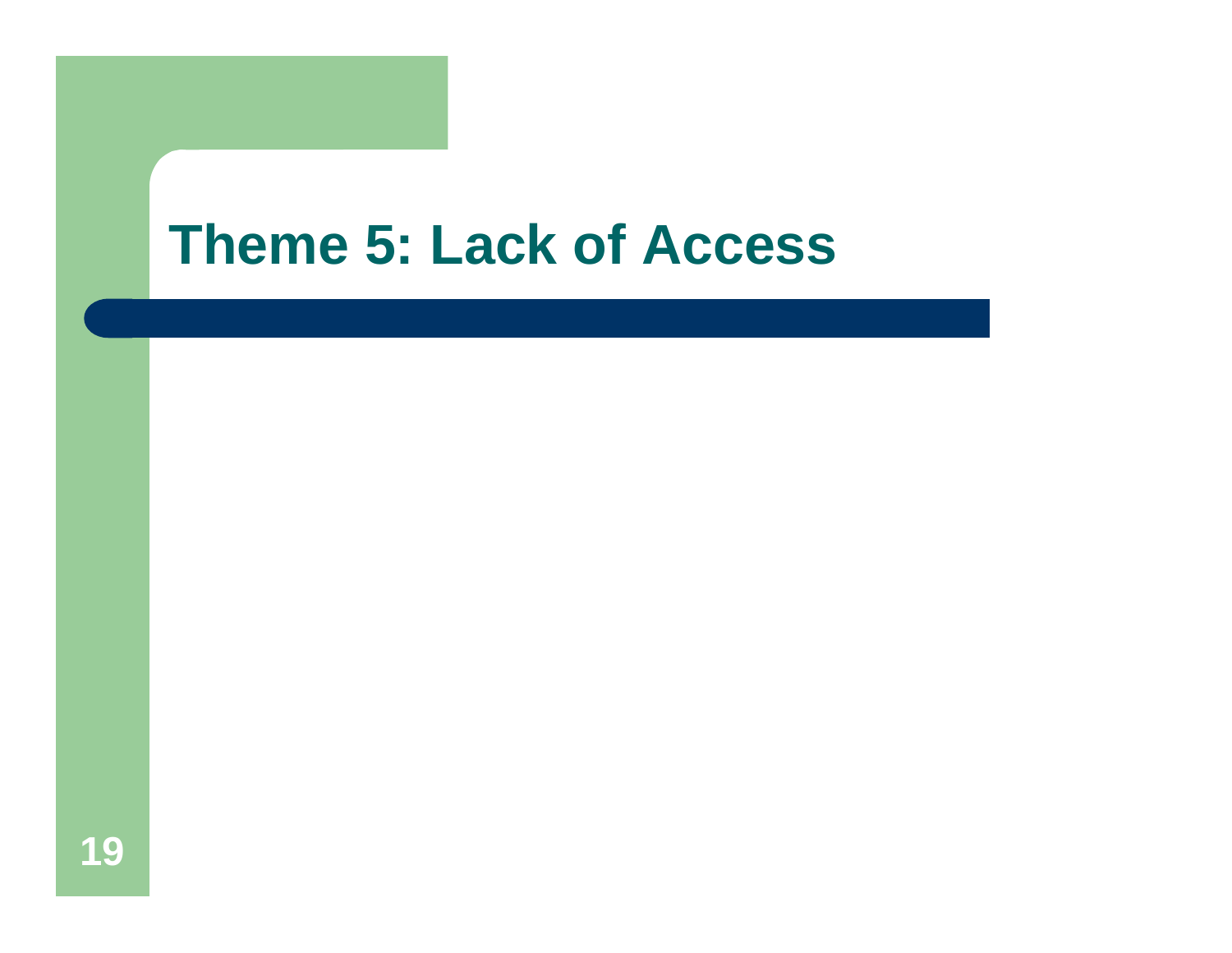# **Theme 6: Attitudes toward T-ERP**

- Like idea of learning to change bx
- All but 2 willing to try it
- Like group with similar people
- $\bullet$ Like one-to-one: "private symptoms"
- **Prefer to work with own case manager**
- "Relieved to see study about OCD"
- Anxious in groups
- Hard to "get your nerve" and participate
- Lack of transporation
- Health problems may result in missed appts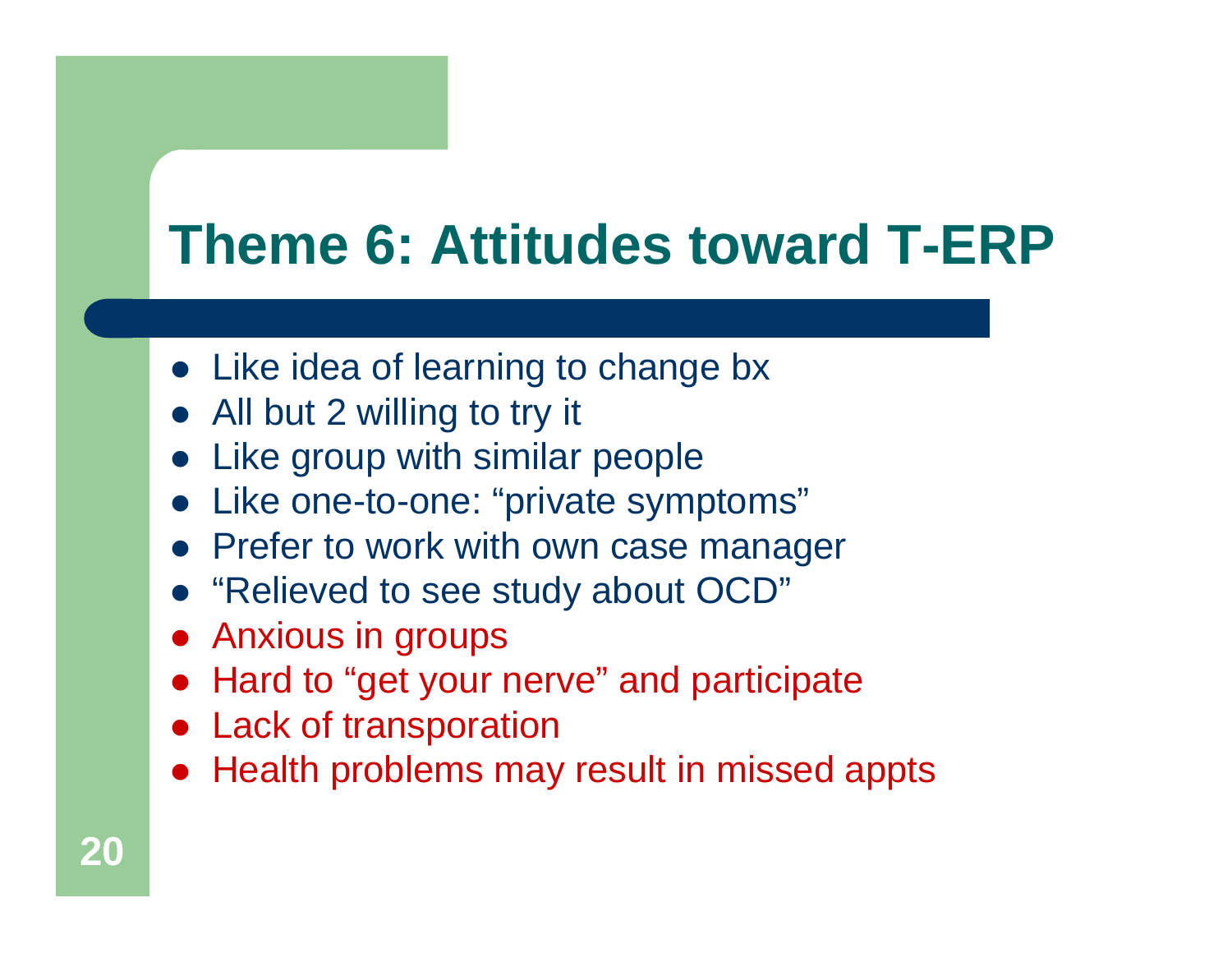# **Results: Staff Perceptions**

- $\bullet$ Two groups of direct care providers (n=11)
- $\bullet$ One group of administrators (n=9)
- $\bullet$  Six main themes
	- 1. \*Symptom severity and impact on services
	- 2. \*Treatment interventions and impact
	- 3. Perceptions of OCD clients
	- 4. \*Overlap with co-occurring illnesses
	- 5. Lack of training in OCD and ERP
	- 6. \*Barriers and Attitudes towards T-ERP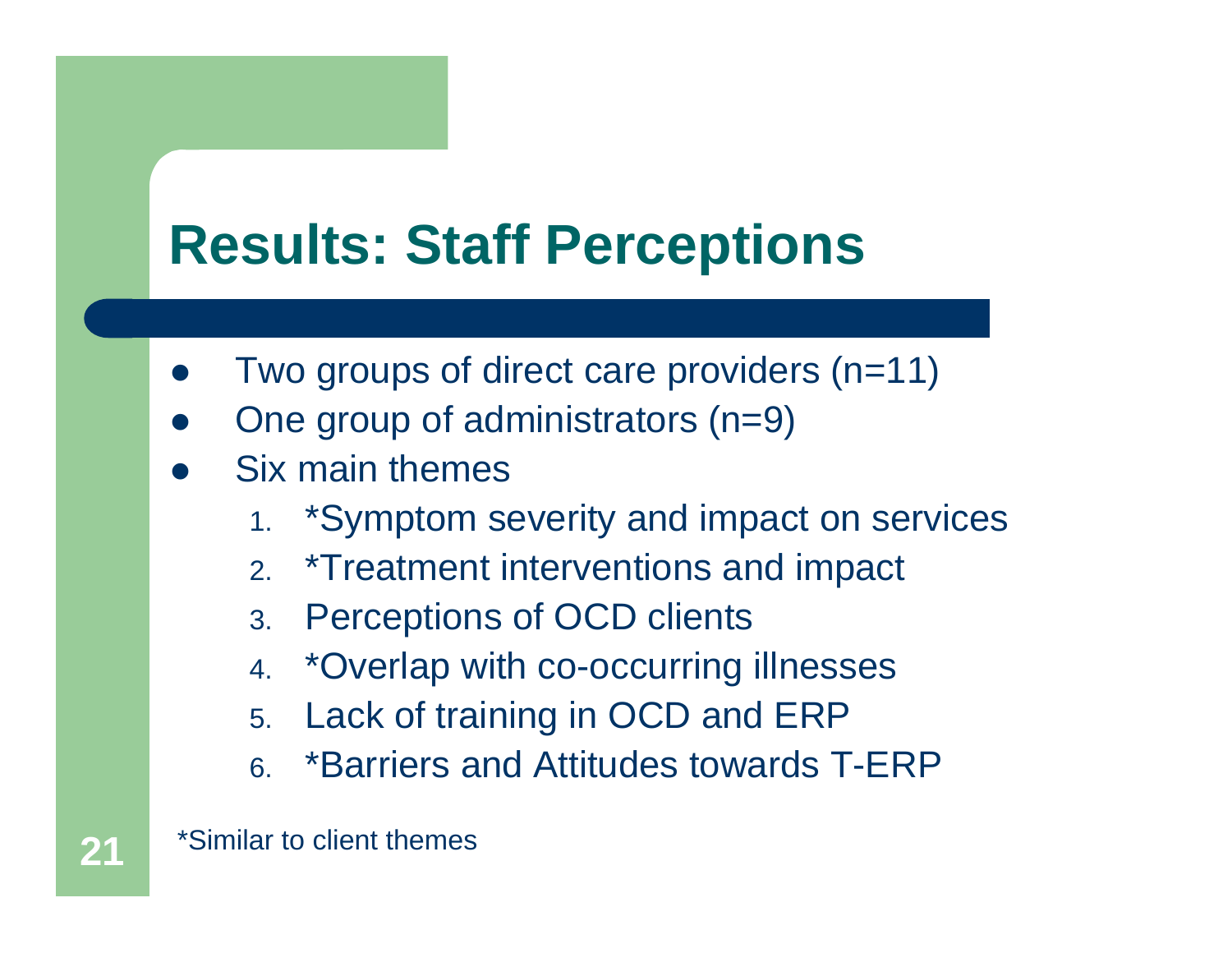### **Theme 1: Symptom Severity/Impact**

- Classic OCD symptoms
- Extreme, debilitating symptoms
- Although not listed as "primary" often the most problematic psychiatric issue
- Symptoms interfere with providing services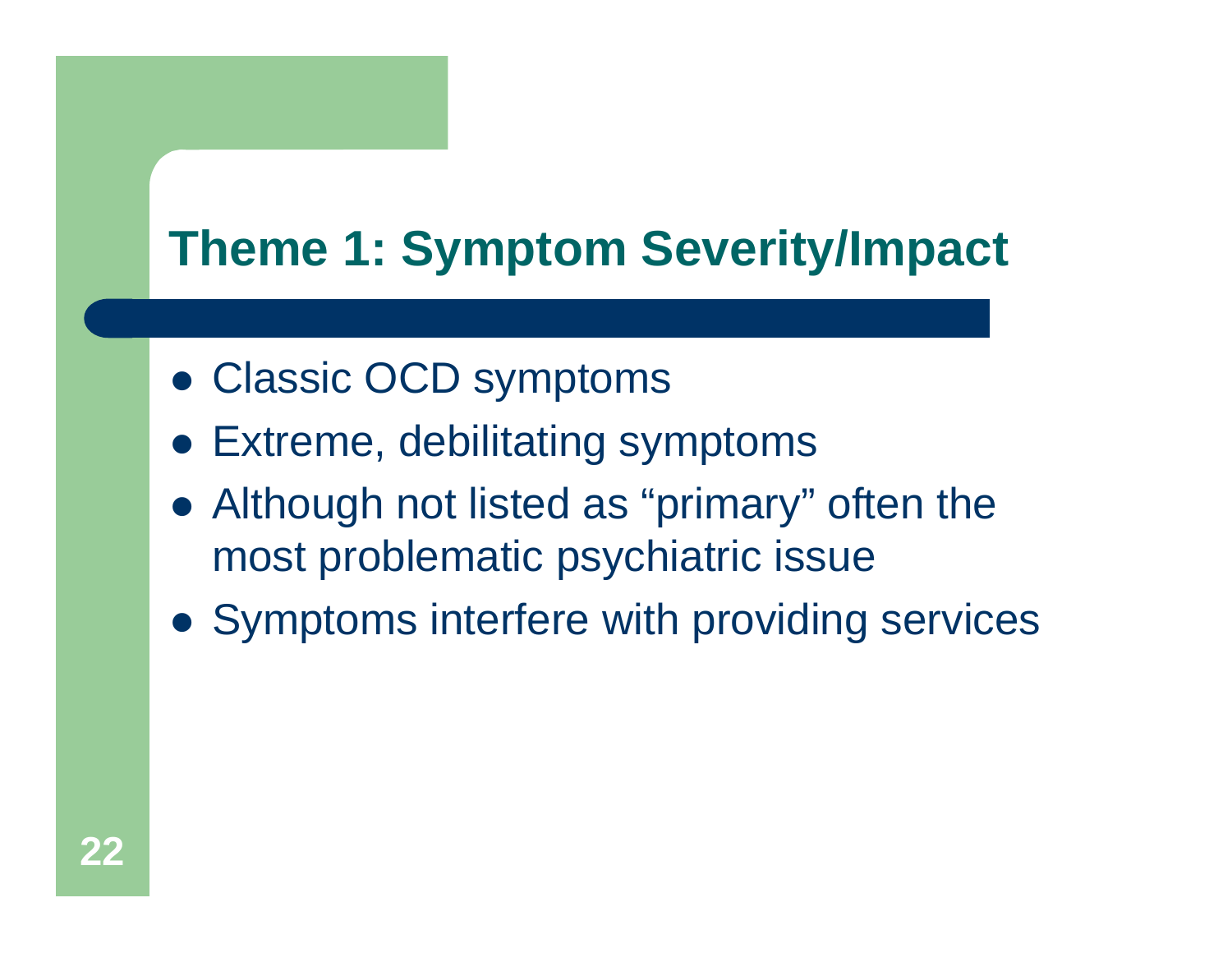# **OCD Symptoms**

"Although clients have other comorbid diagnoses, we see that their OCD is their primary struggle".

"If the OCD was resolved, I could really see these people leaving and living pretty good lives".

"I cannot get any of my clients to go to the (OCD support) group at night…..I can arrange for transportation but they will never actually get on the van. And because of cleanliness issues, they may not want to go on the van or take public transportation. I've offered to accompany someone, but …morning is difficult for them because of their rituals, and for others nighttime is difficult."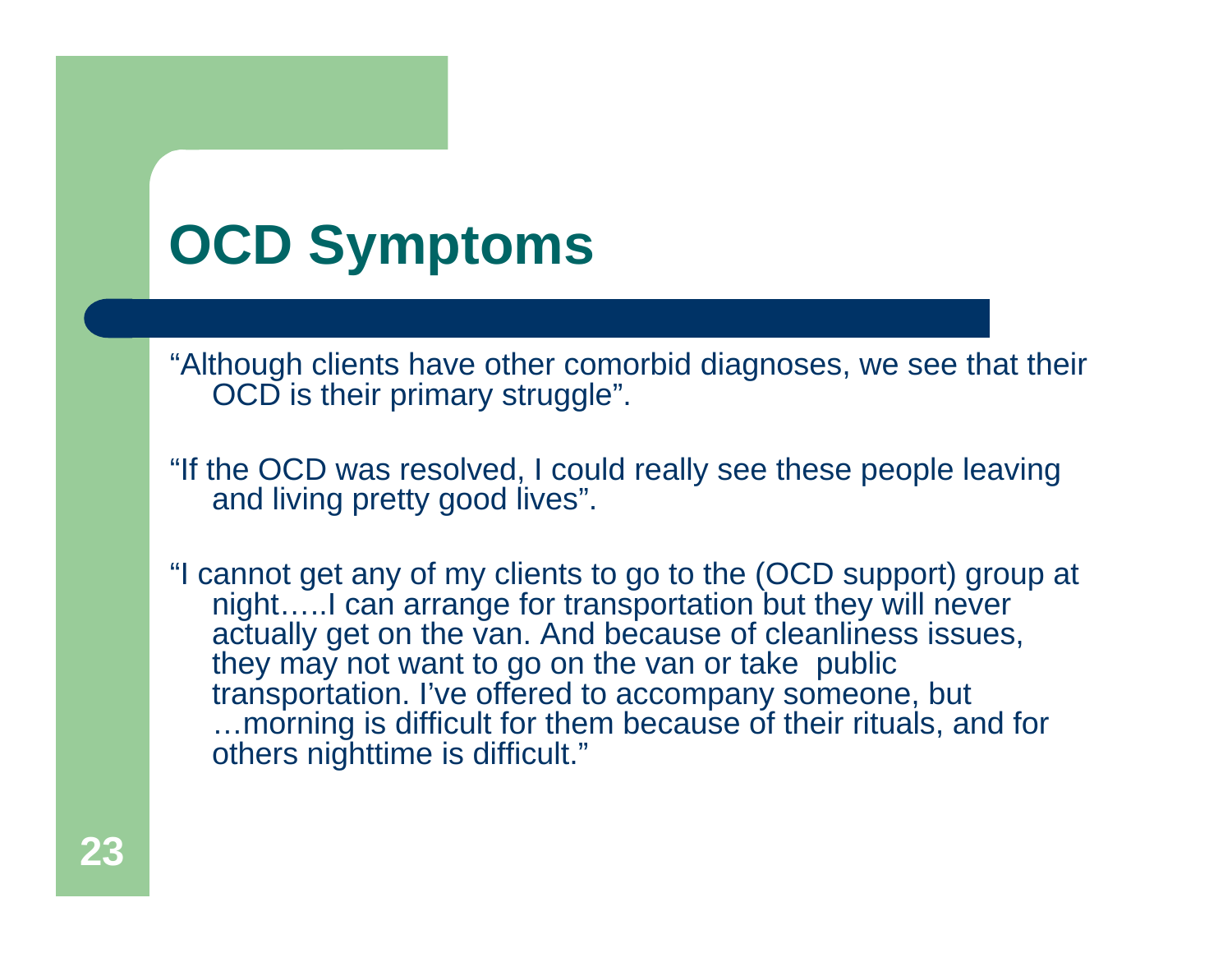#### **Theme 2: Interventions Used for OCD**

- Medications, neurosurgery
- Talk therapy
- CBT- "changing thoughts", raising awareness
- Limit-setting regarding time spent on rituals
- Support through daily tasks and crises
	- Shopping, moving, opening mail
- Educate roommates and family members
- Refer to OCD Specialty programs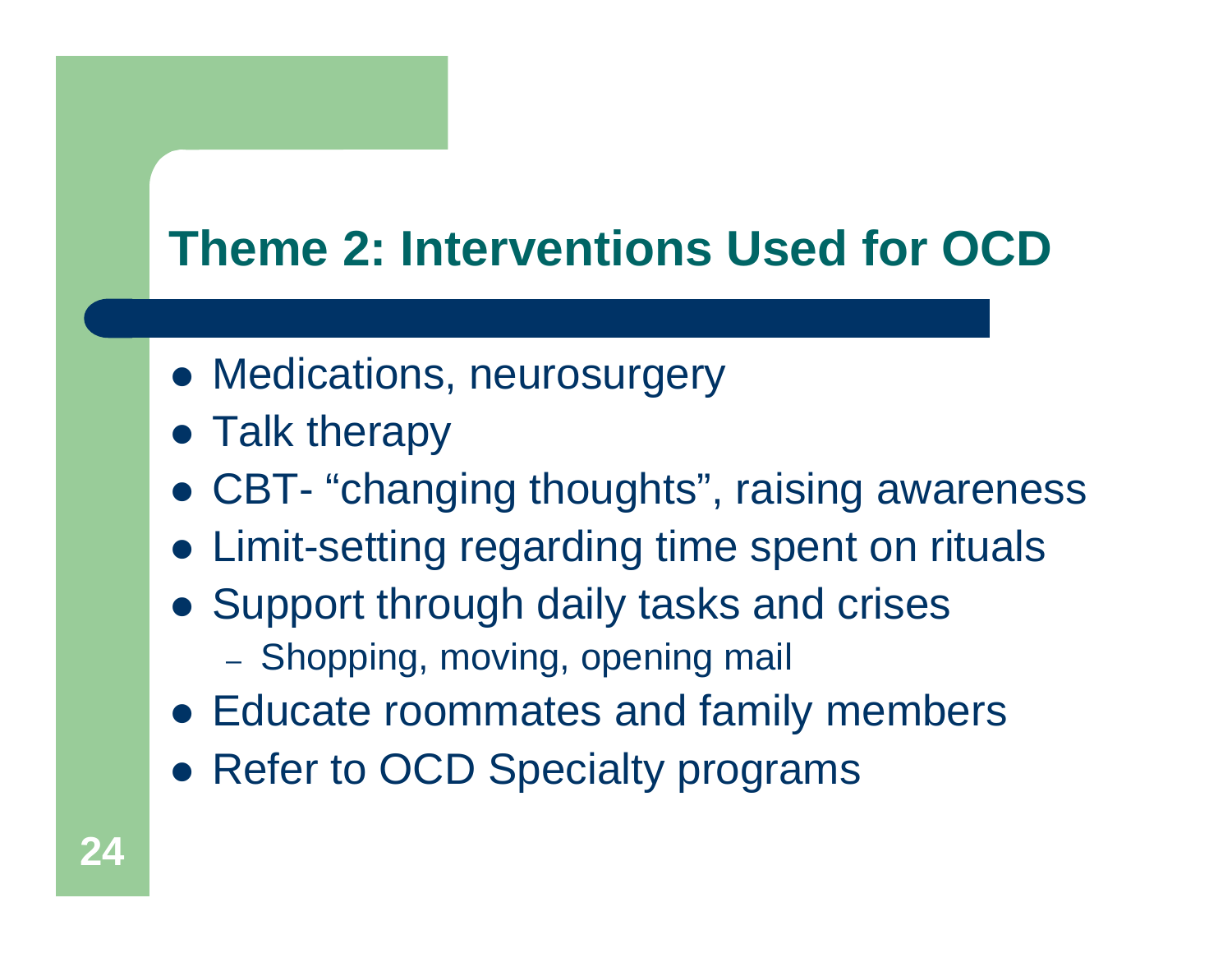#### **Theme 2: Perceived Impact of Treatment**

- Limit-setting and medications helpful in shortterm for some
- Clients don't practice behavioral techniques after they attend intensive programs
- **Providers feel frustrated** 
	- "We're not touching those OCD sxs"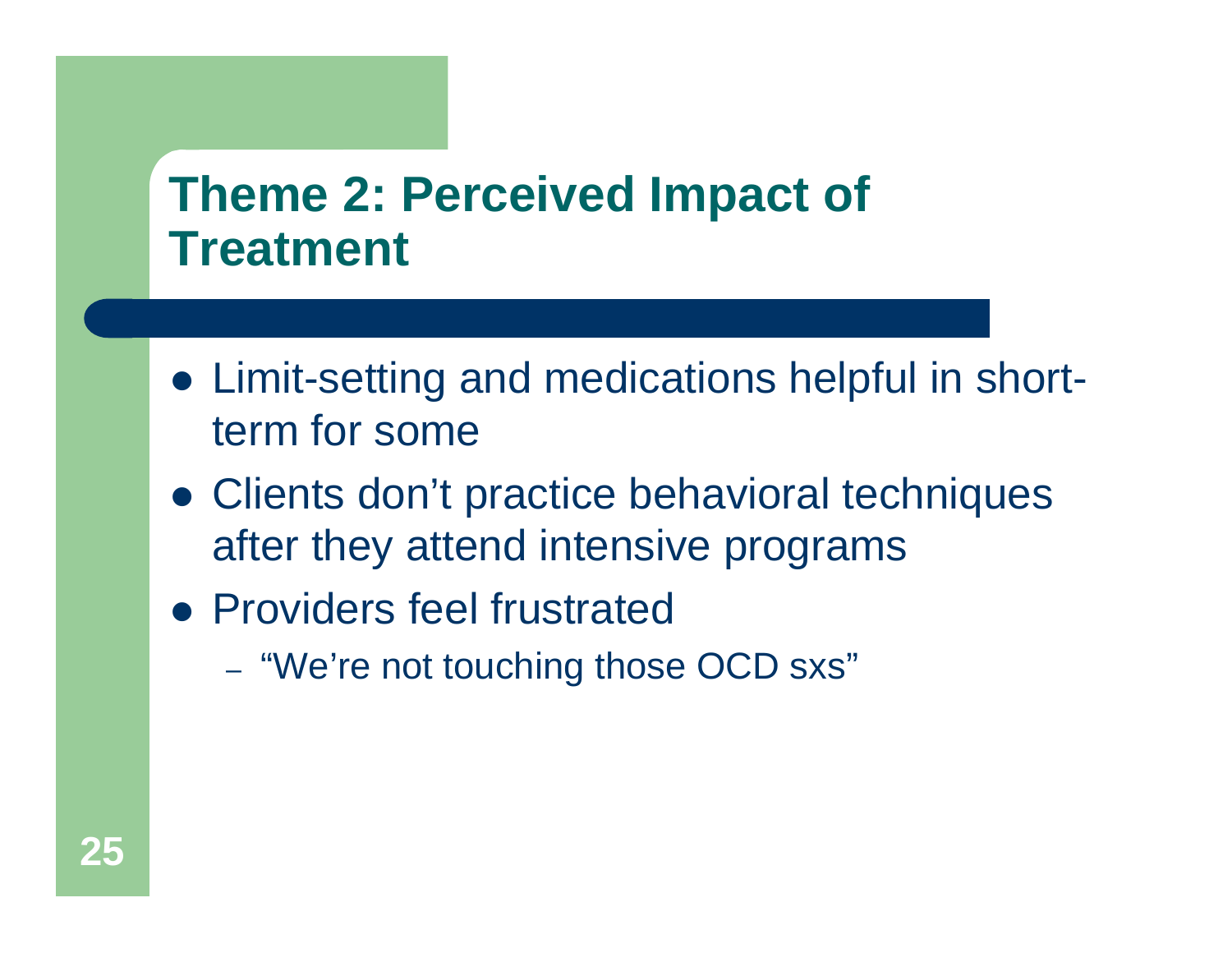# **Theme 3: Perceptions of Clients**

- Don't recognize or acknowledge OCD sxs
- $\bullet$ OCD is adaptive ("better than doing drugs")
- Clients don't want to change behavior
	- "Invested in their illness"
	- "Sabotage their treatment"
- **Interpersonally challenging**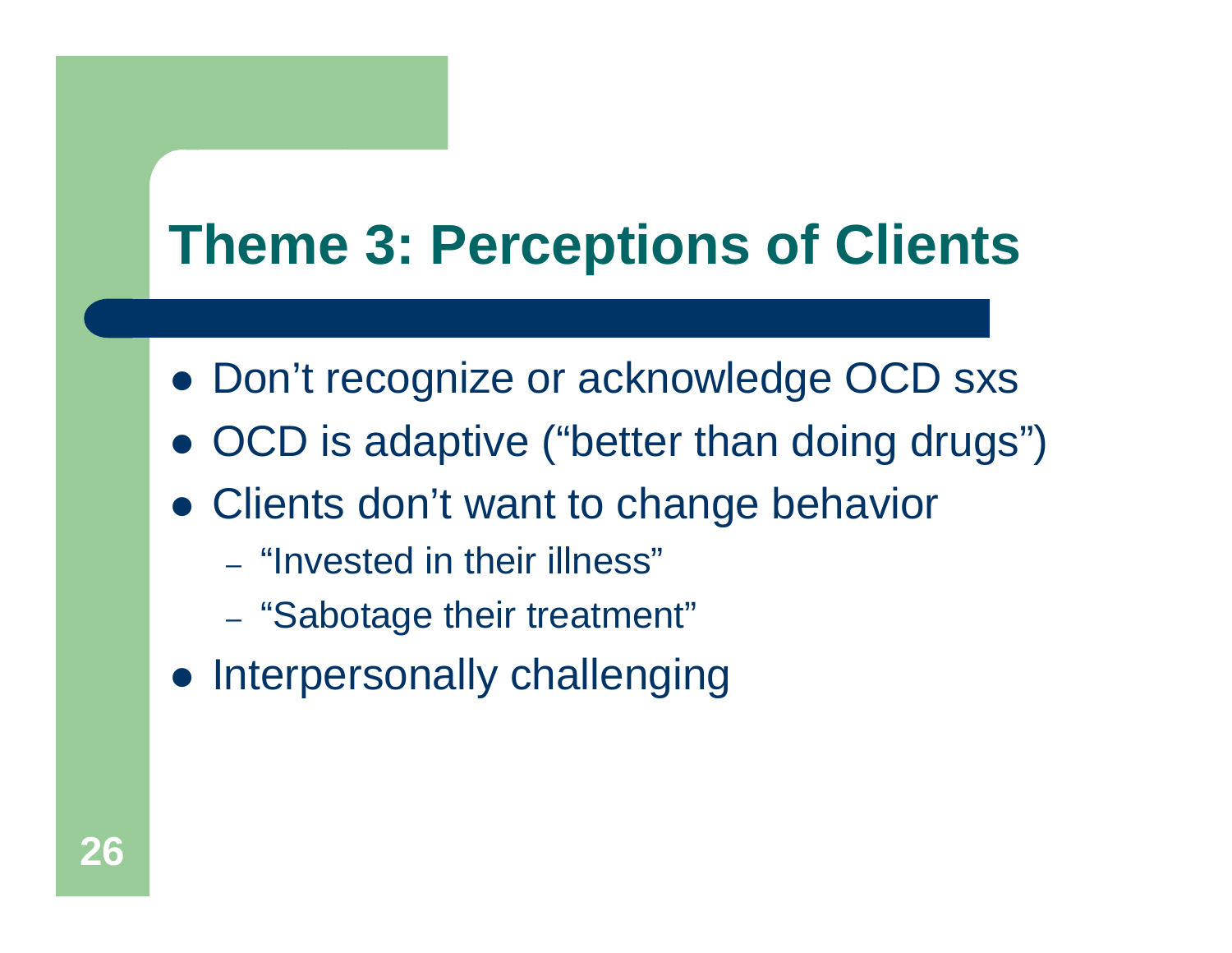# **Perceptions of clients**

- **Interpersonally challenging** 
	- "Urges are so strong, you can't penetrate it"
	- Rigid regarding scheduling appointments
	- Call frequently or don't answer the phone
	- Angry, aggressive, "need for control"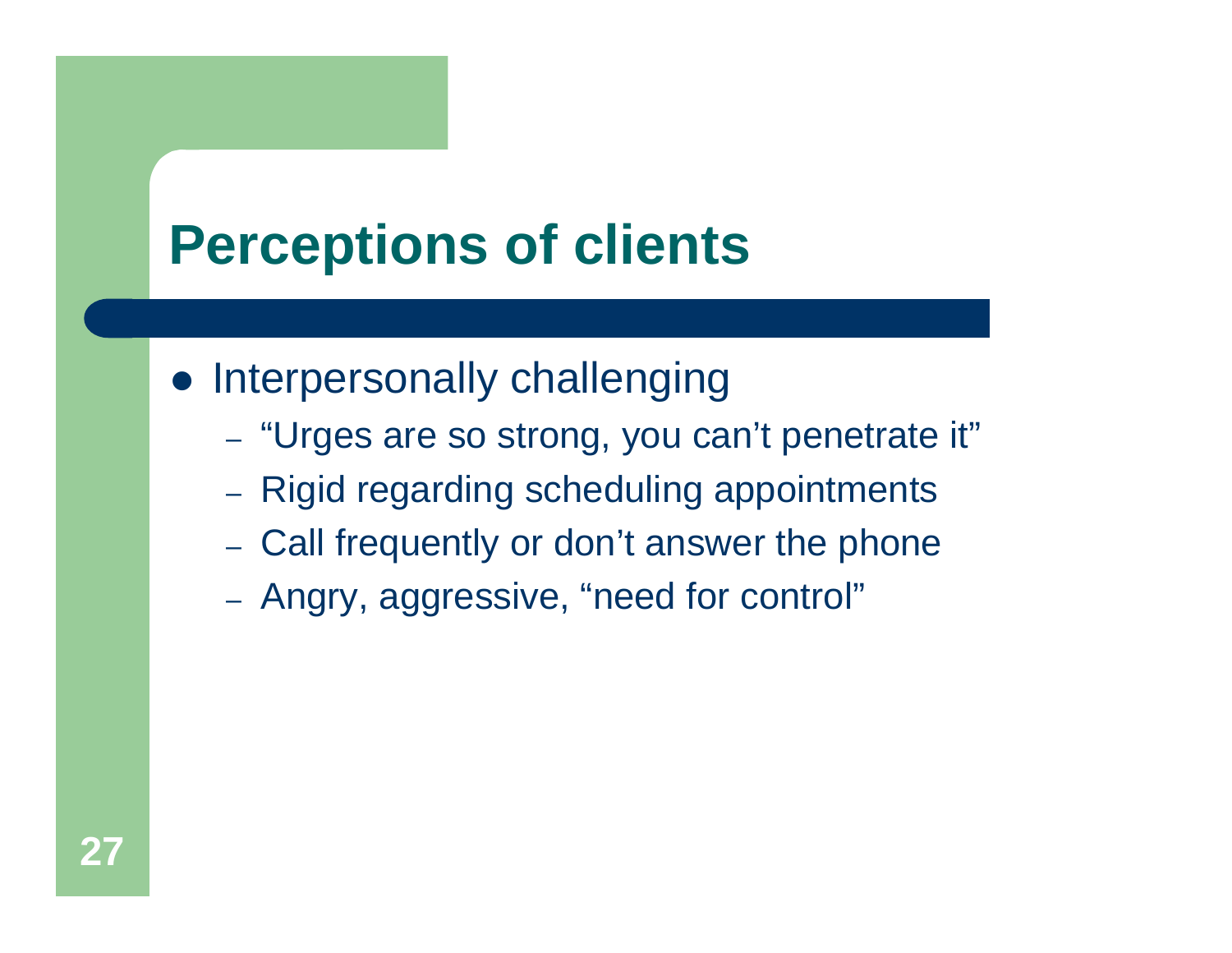#### **Theme 4: Overlap with Comorbid Illnesses**

- **Schizophrenia**
- Substance Use Disorders
- **Personality Disorders**
- **Tourette's**
- **Eating Disorders\***
- **Body Dysmorphic Disorder\***
- Pedophilia\*

**28**

\*Unclear if comorbid or misdiagnosed – Staff described some of these symptoms as "OCD"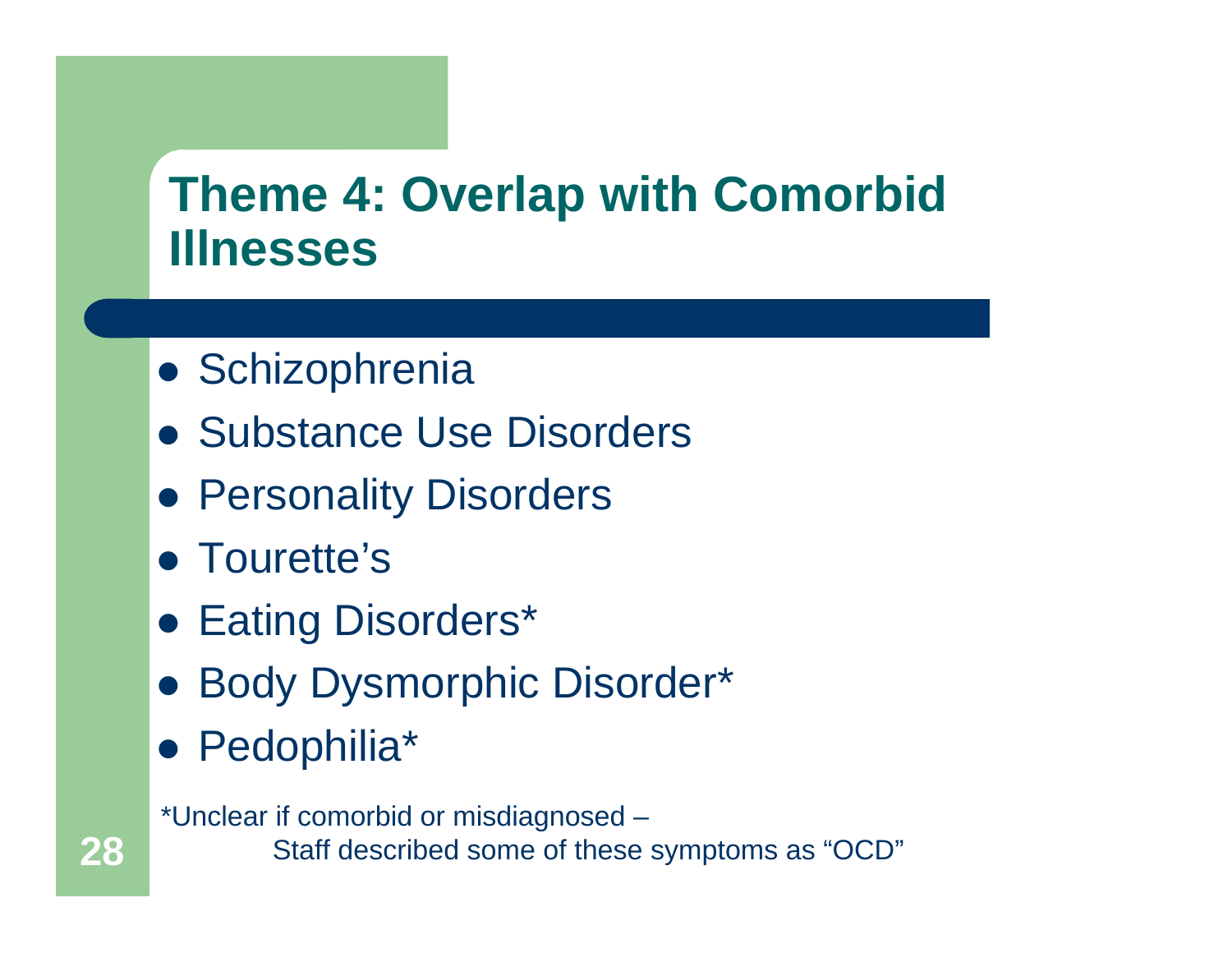# **Theme 6: Perceived Barriers**

- **Effects on staff productivity counts**
- High staff turnover (esp. case managers)
- **Groups** 
	- Scheduling and transportation
	- Staff accustomed to two co-leaders
	- Less efficient way to earn productivity
- Communication between team members
- Perceptions that ERP is difficult to implement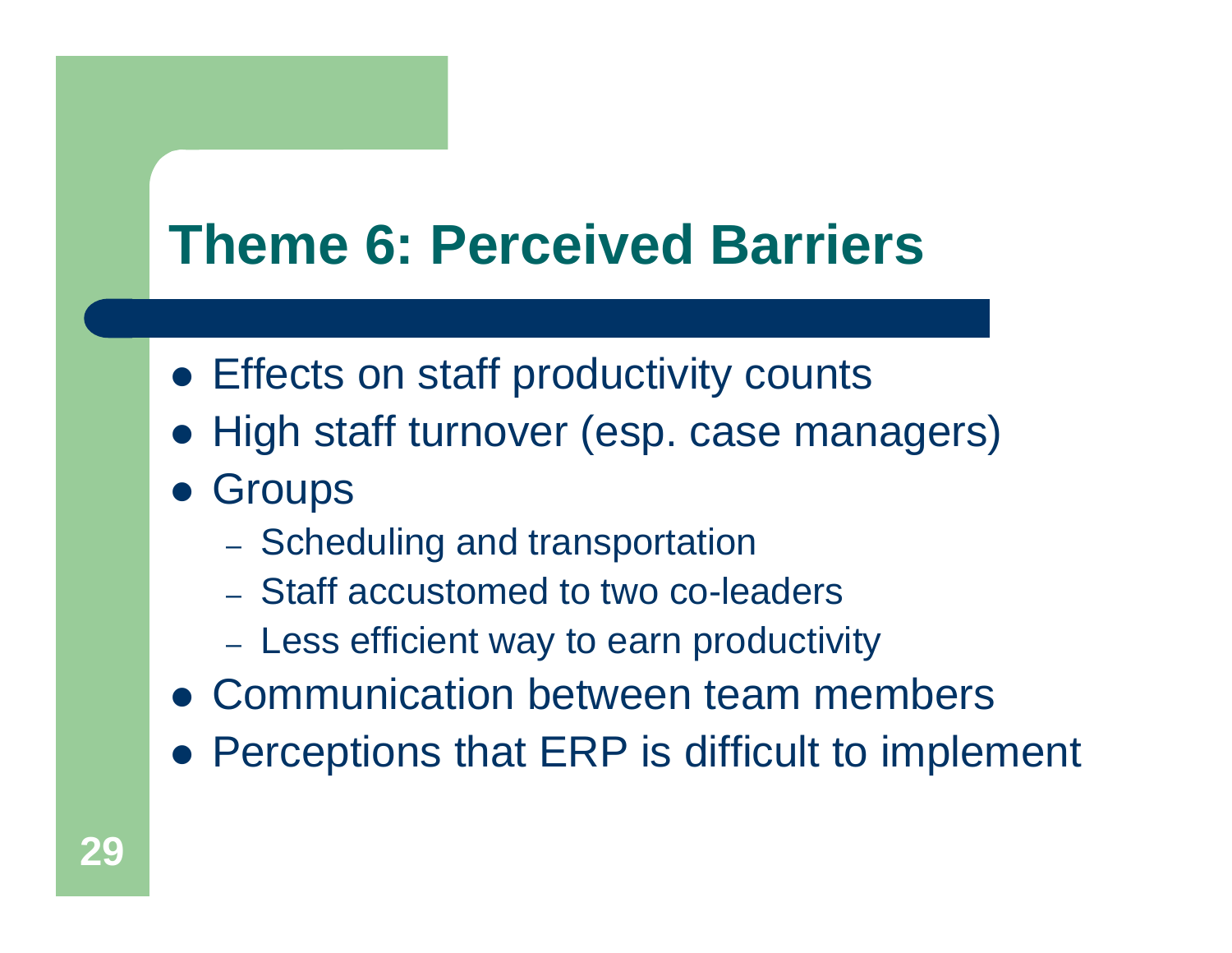## **Perceived Barriers**

- "I think my biggest concern is..how to fit something that seems like such a great plan into the environment that we work in and I think that's gonna be the area of stress for me…I think this sounds great and ..would really benefit our clients. The weekly supervision…(sounds fabulous) but that is also an hour of productivity that I would lose every week and that feels frustrating when it's something that I want so badly to do (others agree).
- "And you're not going to get a lot of volunteers from staff to do this, I guarantee that's going to be an issue".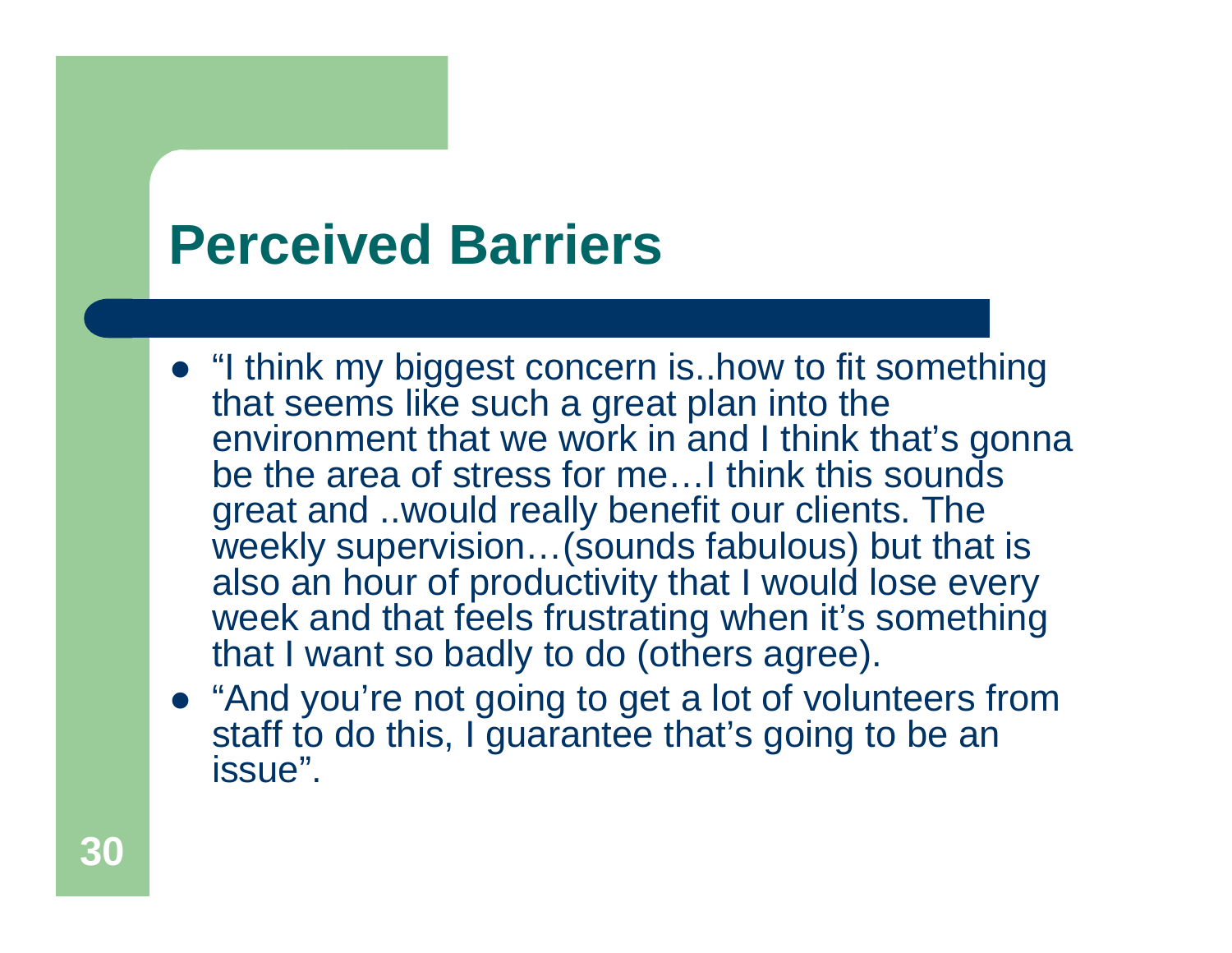# **Theme 5: Lack of Training**

- Staff struggle to gain more knowledge
	- "Ask him (client), what would Dr. R say?"
	- "Ask Dr. X lots of questions"
	- Apply knowledge from personal experiences
	- Fears re: encouraging exposure "It could go totallly wrong"
	- Read about it and watch shows on tv
	- Trainings expensive and usually not local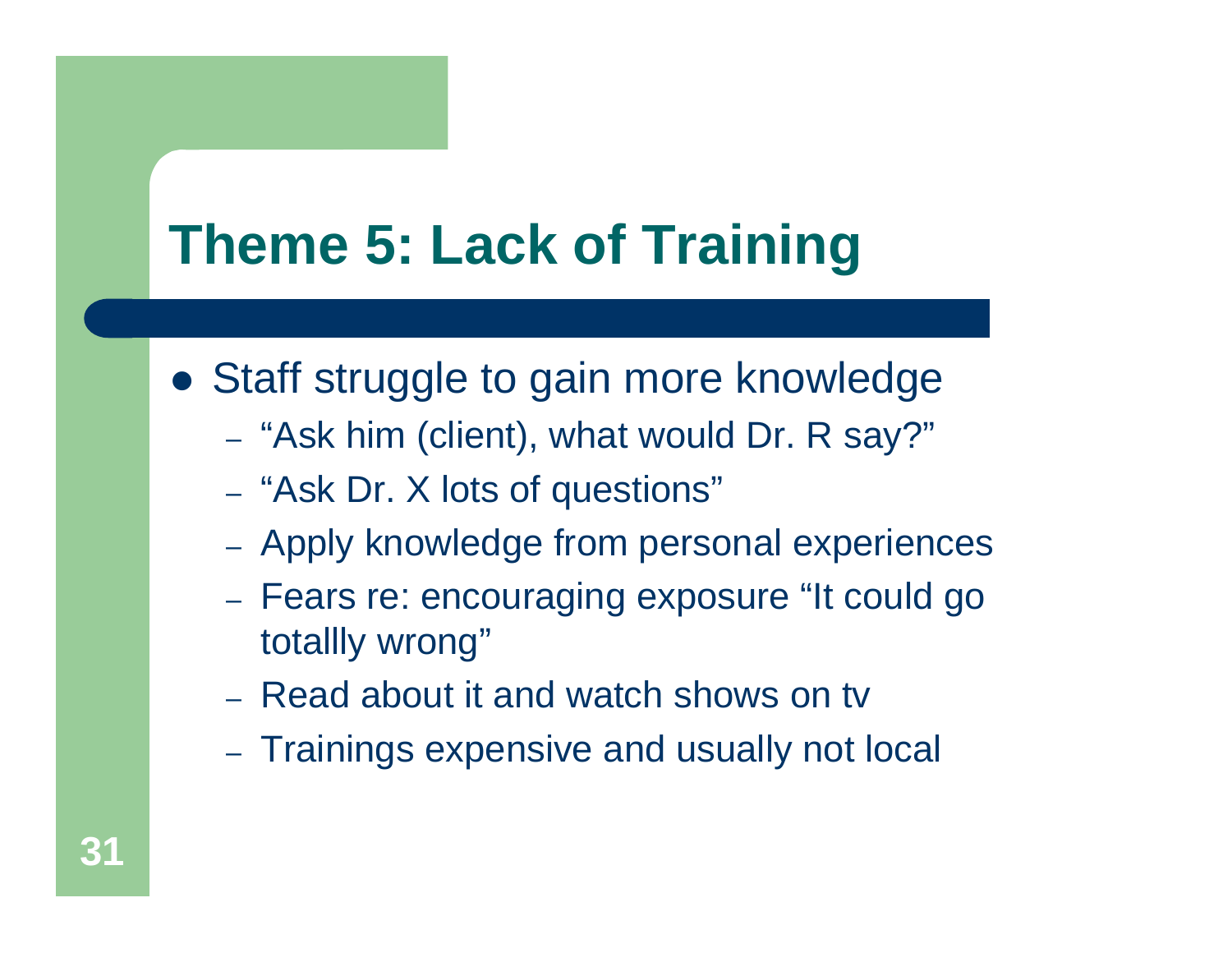# **Theme 6: Attitudes towards TERP**

- Useful, clients will benefit
- Could service more clients, increase appointment attendance
- **Interested in training and supervision**
- Similar to DBT model already in place
- **ERP difficult to implement**
- Will negatively impact productivity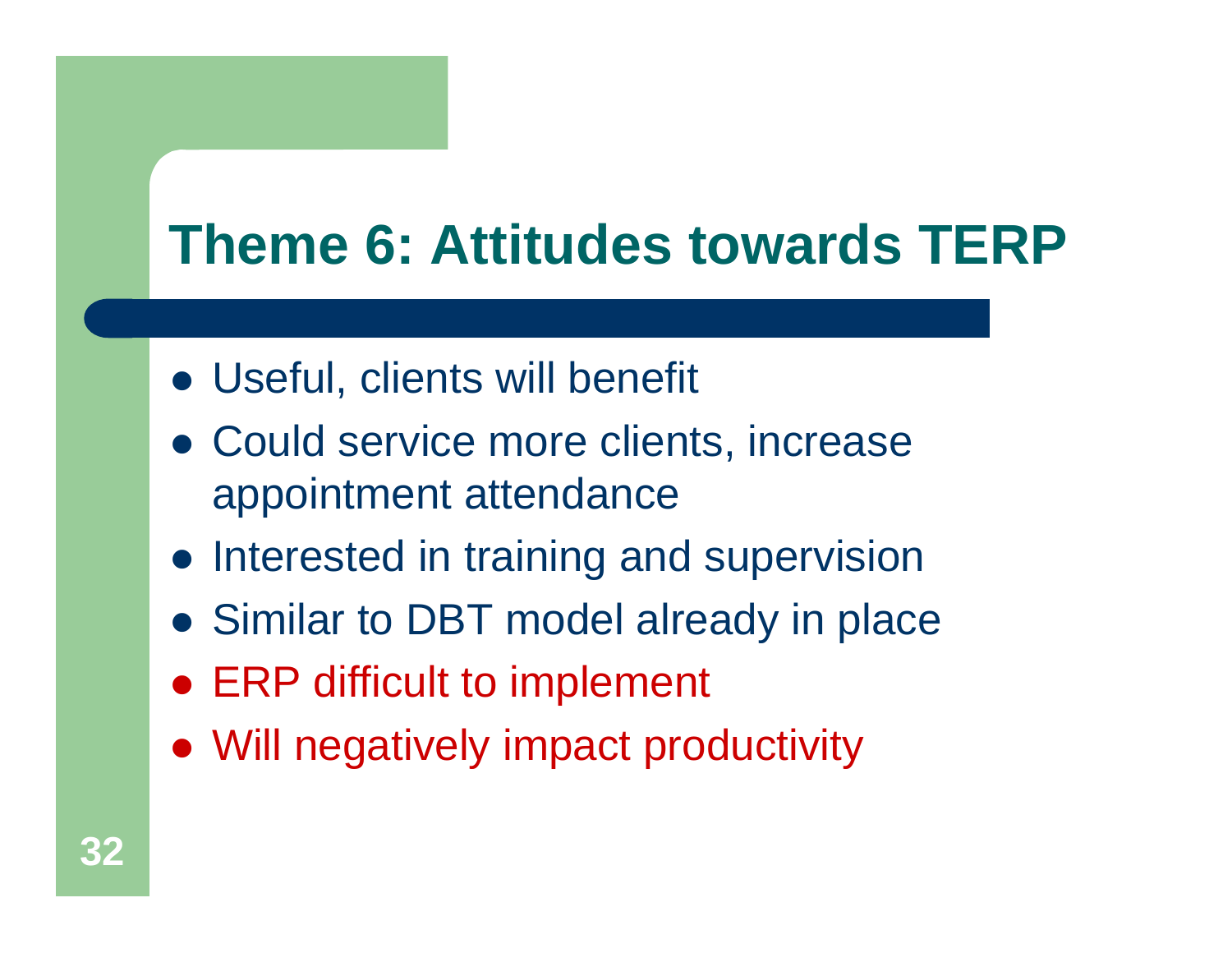# **Conclusions**

- Clients and staff perceive similar barriers
- Modifications to standard group E/RP needed
	- More sessions needed?
	- Therapy-interfering behaviors may need to be addressed first to engage clients
	- Need to address overlap with comorbid illnesses
- Staff training needed but must not interfere with productivity and be "portable" to address high turnover
- Cognitive component to address client and staff beliefs regarding treatment